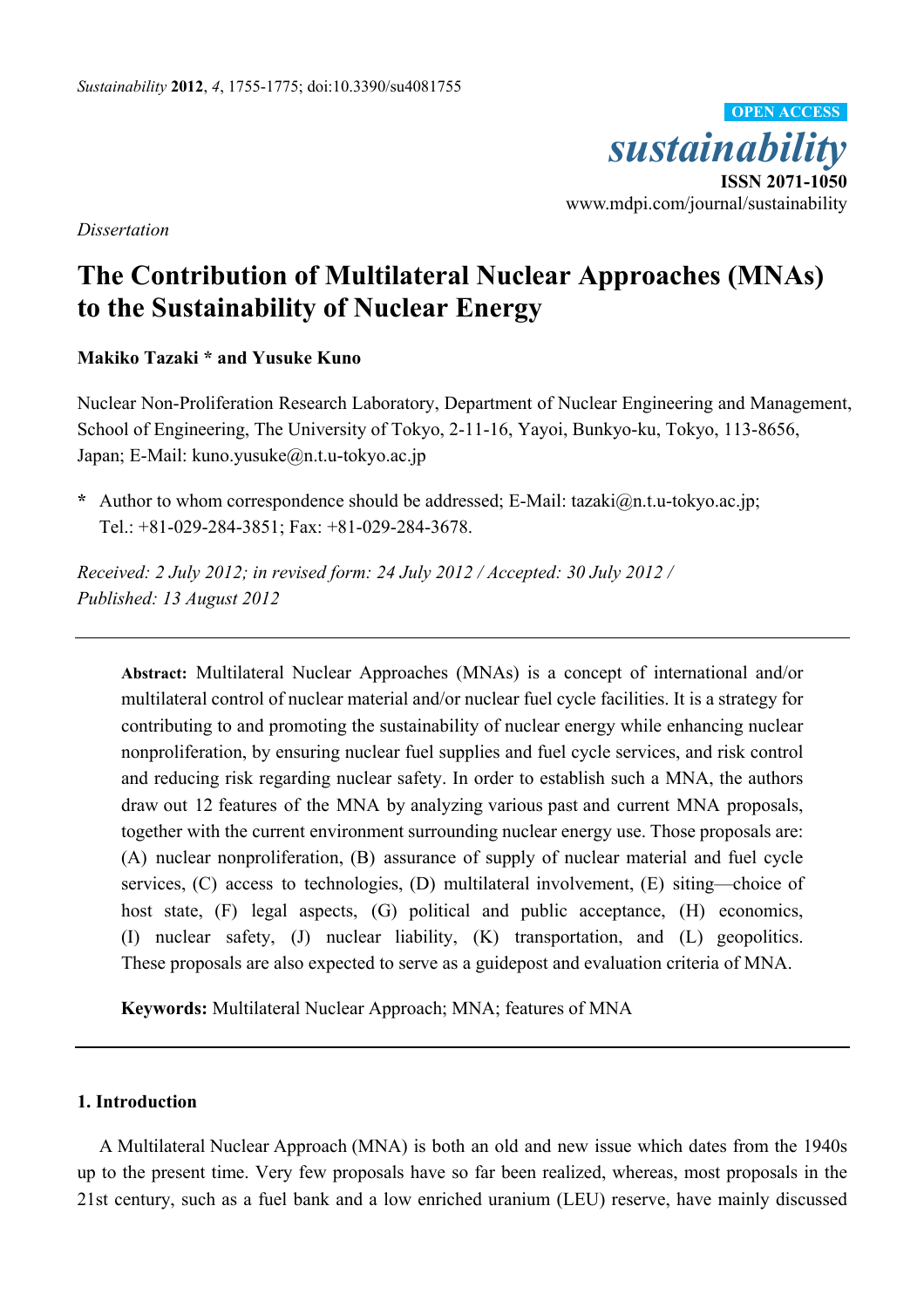multinational supply assurance of nuclear fuel. In this article, the authors intend to focus on MNA ensuring not only nuclear fuel supplies, but also nuclear fuel services, including spent nuclear fuel (SNF) reprocessing and management (storage and disposal) by joint funding and/or ownership of nuclear fuel cycle facilities. Such a MNA is expected to contribute to sustainability of nuclear energy and nuclear nonproliferation. It could also be a solution to SNF management, which may not be effectively solvable by individual countries alone.

It is indispensable for such an extensive MNA study to find features prior to making detailed proposals. Nevertheless, few papers have dealt with such discussions.

From this viewpoint, the authors reviewed various MNA proposals from the 1940s to the present, and find the reasons which prevented their implementation. We also considered the current environment surrounding nuclear energy use, including the Fukushima nuclear accident in 2011. Based on those, features to be taken into account for the establishment of MNA are studied.

#### **2. Past and Present Efforts for MNA**

#### *2.1. Efforts from 1940s to 1980s*

In November 1945, the U.S. President and the Prime Ministers of the U.K. and Canada made a Declaration on the Atomic Bomb. The Declaration said that no single nation could have a nuclear monopoly and proposed to set up a Commission under the United Nations in order to discuss the international control of atomic energy to the extent necessary to ensure its use only for peaceful purposes [1]. In January 1946, United Nations Atomic Energy Commission (UNAEC) was founded.

In the U.S., "A Report on the International Control of Atomic Energy" (also known as "Acheson-Lilienthal Report") was prepared for discussion in the UNAEC. Based on the above Declaration, the report proposed to establish a new international organization called the Atomic Development Authority (ADA) which owns all fissionable material and controls them under effective leasing arrangements. The ADA is expected to be in charge of all "dangerous activities" relating to raw materials, construction and the operation of production plants, and the conduct of research into explosives, while "non-dangerous activities", such as the construction and operation of power-producing piles, would be left in national hands [2].

In 1946, Bernard Baruch, the U.S. representative to the UNAEC, submitted his plan for the international control of nuclear energy (also known as the "Baruch Plan") based on the Acheson-Lilienthal Report. However, he modified the report by inserting the prohibition of the development of nuclear-weapons capability by new states and punishment for violations of such prohibition. In addition, the permanent members of the UN Security Council could not veto such penalties [3]. The Baruch Plan was intended to ensure that the U.S. would maintain its nuclear weapons monopoly, while others, including the Soviet Union, could not possess them. The plan was not accepted by the Soviet Union and as a result, the idea of international control of nuclear energy did not bear fruit in the 1940s.

An idea of international control of nuclear energy could also be found in the U.S. President Dwight D. Eisenhower's famous "Atoms for Peace" address in December 1953 [4]. He proposed to support the development of sovereign nuclear programs of other states by providing LEU through the International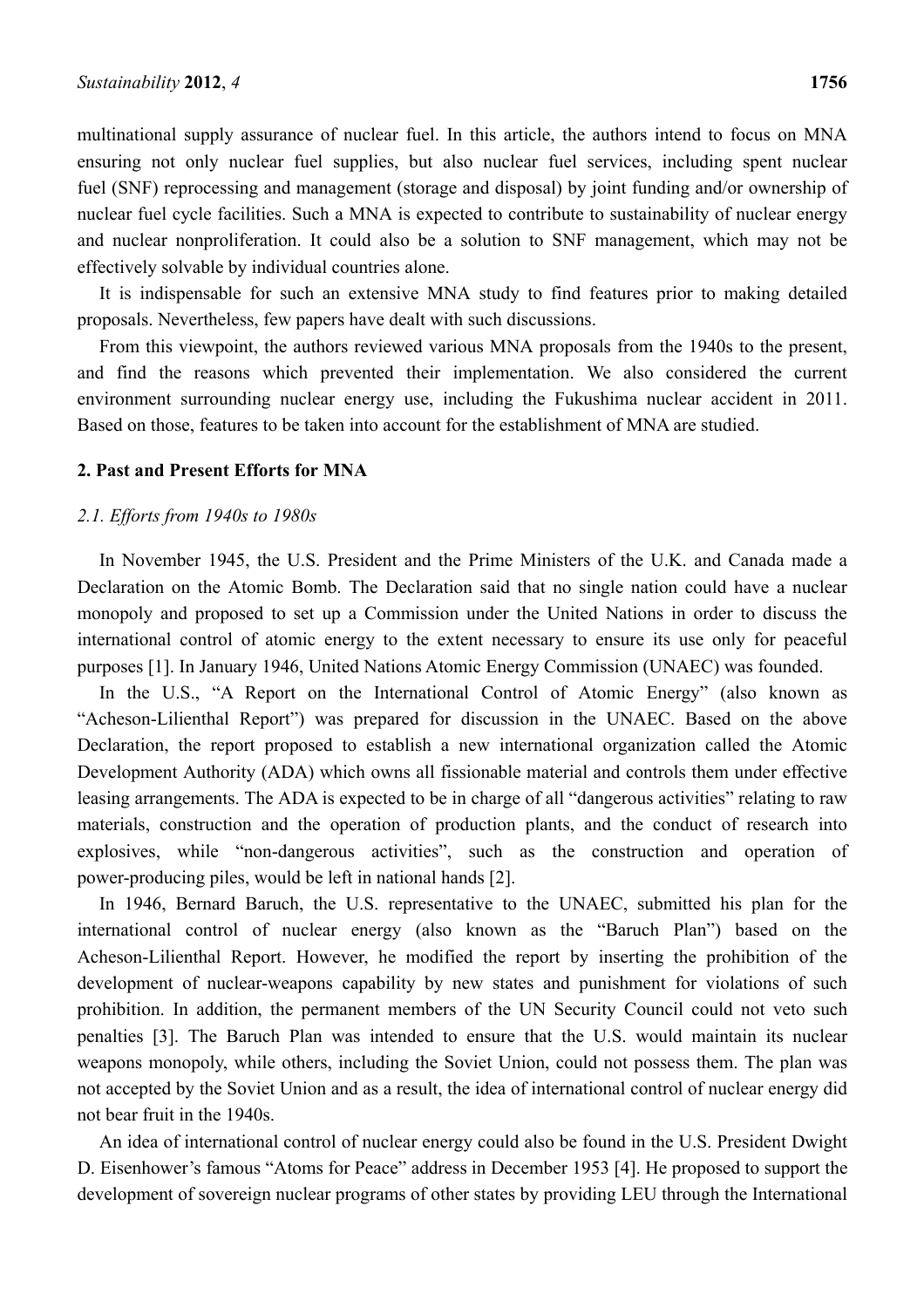Atomic Energy Agency (IAEA), although such LEU was expected to be provided by the U.S., the Soviet Union and the U.K. This IAEA role of "intermediary" was included in the IAEA Statute of 1957, although it has not been functioning as effectively as was expected. Instead, the U.S. and the Soviet Union provided nuclear reactors and their fuel to their allied nations, based on bilateral nuclear cooperation agreements.

The Treaty on the Nuclear Non-Proliferation of Nuclear Weapons (NPT) came into force in 1970. Under the Treaty, the possession of nuclear weapons is strictly limited only to five countries called "nuclear weapon states (NWS)", while other states called "non nuclear weapon states (NNWS)" are not allowed to possess them. Instead, nuclear energy use for peaceful purposes is stipulated as an inalienable right of all NPT member states. In this respect, the treaty provides all its members with equal opportunity. However, this is different from what the U.S.-led original MNA proposals had intended. As mentioned before, the Acheson-Lilienthal Report intended that "dangerous activities" would not be under the control of individual states, but rather under international control, in order to limit the number of sensitive facilities. This contradiction between the U.S.'s intentions and the NPT has been one of the obstructive factors against the establishment of MNAs.

In 1974, a nuclear explosion conducted by India revealed the fact that the NPT alone was not sufficient enough to prevent global non-proliferation, since India was not a NPT member. In order to close this NPT's loophole, U.S. President Carter led various nuclear nonproliferation initiatives, including the development of Nuclear Suppliers Group (NSG) Guidelines for nuclear export control, an enactment of the U.S. Nuclear Non-proliferation Act (NNPA) and the initiation of International Nuclear Fuel Cycle Evaluation (INFCE). The INFCE was followed by IAEA-led initiatives of International Plutonium Storage (IPS), Committee of Assurance (CAS) and International Spent Fuel Management (ISFM), in order to implement various discussions in INFCE.

Those initiatives, however, were left unfulfilled, "because parties could not agree on the non-proliferation commitments and conditions that would entitle states to participate in the multilateral activities. Moreover, differences of views prevailed between those countries or regions that did not plan to reprocess or recycle plutonium and those that favored doing so [5]." Nuclear developed states in western Europe and Japan had already engaged in the development of their own sensitive capabilities. Therefore, they tried to maintain their activities, and not let them be interfered with by such initiatives. Developing states, especially Non Allied Movement (NAM) states, argued that any requirements for the nonproliferation commitment of not engaging in sensitive nuclear activities contravene Article IV of the NPT. They also insisted that such a requirement would discriminate between the "haves" and "have-nots" of sensitive capabilities, in addition to there being an existing discrimination by the NPT between "NWS" and "NNWS". The U.S. was thus left alone and could not gain enough support for promoting its initiatives any further.

Table 1 shows a description and features of MNA proposals, their results, and reasons which prevented their further implementation, from the 1940s to the 1980s.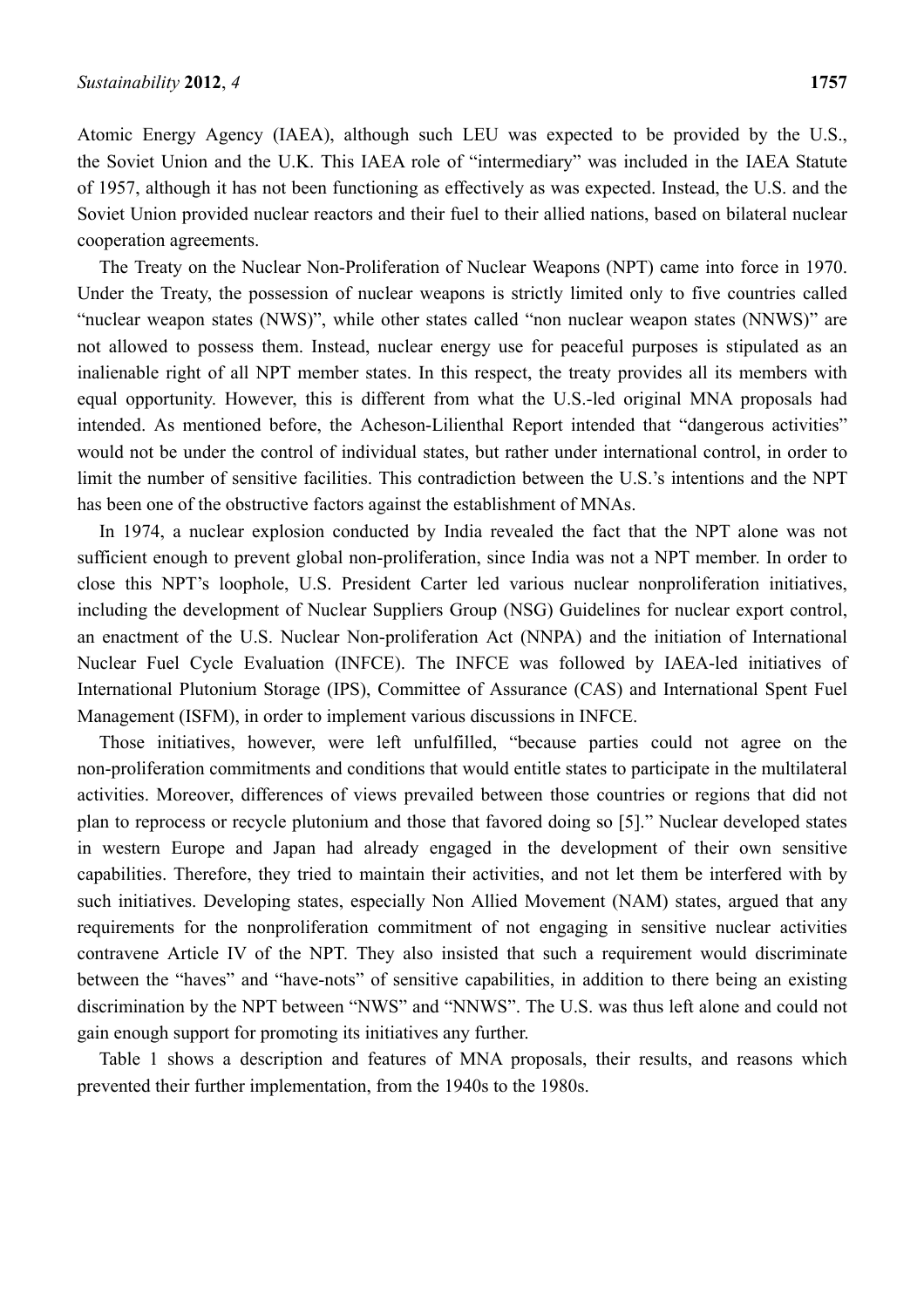| <b>Proposals</b>        | Description and <b>features</b> of proposals                       | Results and reasons which prevented                                       |
|-------------------------|--------------------------------------------------------------------|---------------------------------------------------------------------------|
|                         |                                                                    | further implementation                                                    |
| Acheson-                | • Proposed international control of nuclear energy by an           | This concept of international control of                                  |
| Lilienthal              | international organization called the "Atomic Energy               | nuclear material was succeeded by the<br>Baruch Plan and the Eisenhower's |
| Report                  | Authority" (ADA)                                                   |                                                                           |
| $(1946)$ <sup>[2]</sup> | • The ADA exclusively deals with all the "dangerous                | "Atoms for Peace" address.                                                |
|                         | activities" of nuclear energy from nuclear                         |                                                                           |
|                         | nonproliferation perspective and <i>allocates its products of</i>  |                                                                           |
| <b>Baruch Plan</b>      | nuclear fuel to states devoting only to "safe activities"          |                                                                           |
|                         | Followed but modified the Acheson-Lilienthal Report by             | Failed to gain support from the Soviet                                    |
| $(1946)$ [3]            | adding prohibition of the development of nuclear-weapons           | Union, since the U.S. intended to                                         |
|                         | capability by new states and punishment for violations.            | maintain its nuclear weapons <i>monopoly</i> .                            |
| Eisenhower's            | • Proposed an international control of nuclear energy for          | Led to the establishment of the IAEA                                      |
| "Atoms for              | peaceful purpose through the IAEA                                  | which acts as an "intermediary" of                                        |
| Peace"                  | • The Government principally involved was expected to              | nuclear material and services supply.                                     |
| Address                 | make joint contribution from their stockpiles of uranium           |                                                                           |
| $(1953)$ [4]            | and fissionable materials to the IAEA.                             |                                                                           |
| Regional                | • Identified the <i>economic</i> , safety, safeguards and security | No follow-up action was taken, since                                      |
| Nuclear Fuel            | aspects of a multinational approach to nuclear fuel cycle          | fears of a plutonium economy had eased.                                   |
| <b>Cycle Centers</b>    | facilities.                                                        |                                                                           |
| (RNFC)                  | • Study group reported several possible <i>nonproliferation</i> ,  |                                                                           |
| 1975-1977 [6]           | economic and operational advantages.                               |                                                                           |
| <b>INFCE</b>            | Regarding MNA,                                                     | Due to the <i>disinclination</i> of some                                  |
| 1977-1980 [6]           | • As a short and medium term mechanism, backup or                  | countries to <i>give up national control</i>                              |
|                         | safety net arrangements including a uranium emergency              | over nuclear fuel cycle, and the general                                  |
|                         | safety network and an international fuel bank were                 | lack of political will, INFCE studies                                     |
|                         | discussed.                                                         | resulted in no further pursuit of                                         |
|                         | • As a long term mechanism, MNA could make a                       | multilateral approaches.                                                  |
|                         | contribution to <i>fuel service assurances</i> , provided a        |                                                                           |
|                         | solution can be found for avoiding possible                        |                                                                           |
|                         | interferences by the host government.                              |                                                                           |
| <b>IPS</b>              | • Explored IAEA-supervised management, storage and                 | No consensus was reached as states                                        |
| 1978-1982 [6]           | release of plutonium in excess.                                    | were <i>unwilling to renounce sovereign</i>                               |
|                         | <b>Technical, legal and institutional aspects, including</b>       | control over nuclear technology and                                       |
|                         | safeguards and plutonium buffer stocks, are discussed.             | fuel.                                                                     |
| <b>ISFM</b>             | Discussed key elements about the international agreements          | Could not proceed since <i>specific storage</i>                           |
| 1979-1982 [6]           | which would need to be drawn up for an international SNF           | locations could not be identified.                                        |
|                         | venture. They include <i>technology, cost, and legal aspects</i>   |                                                                           |
|                         | related to spent fuel storage and transportation.                  |                                                                           |
| CAS                     | Discussed measures to ensure the <b>reliable supply of nuclear</b> | Unable to reach a consensus on                                            |
| 1980-1987 [6]           | <i>material, equipment and technology</i> , principles for         | principles for international co-operation                                 |
|                         | international co-operation in the field of nuclear energy,         | on nuclear energy and for nuclear                                         |
|                         | emergency back-up mechanisms and an IAEA role                      | nonproliferation, as states were <i>unwilling</i>                         |
|                         |                                                                    | to renounce sovereign control over                                        |
|                         |                                                                    | nuclear technology and fuel.                                              |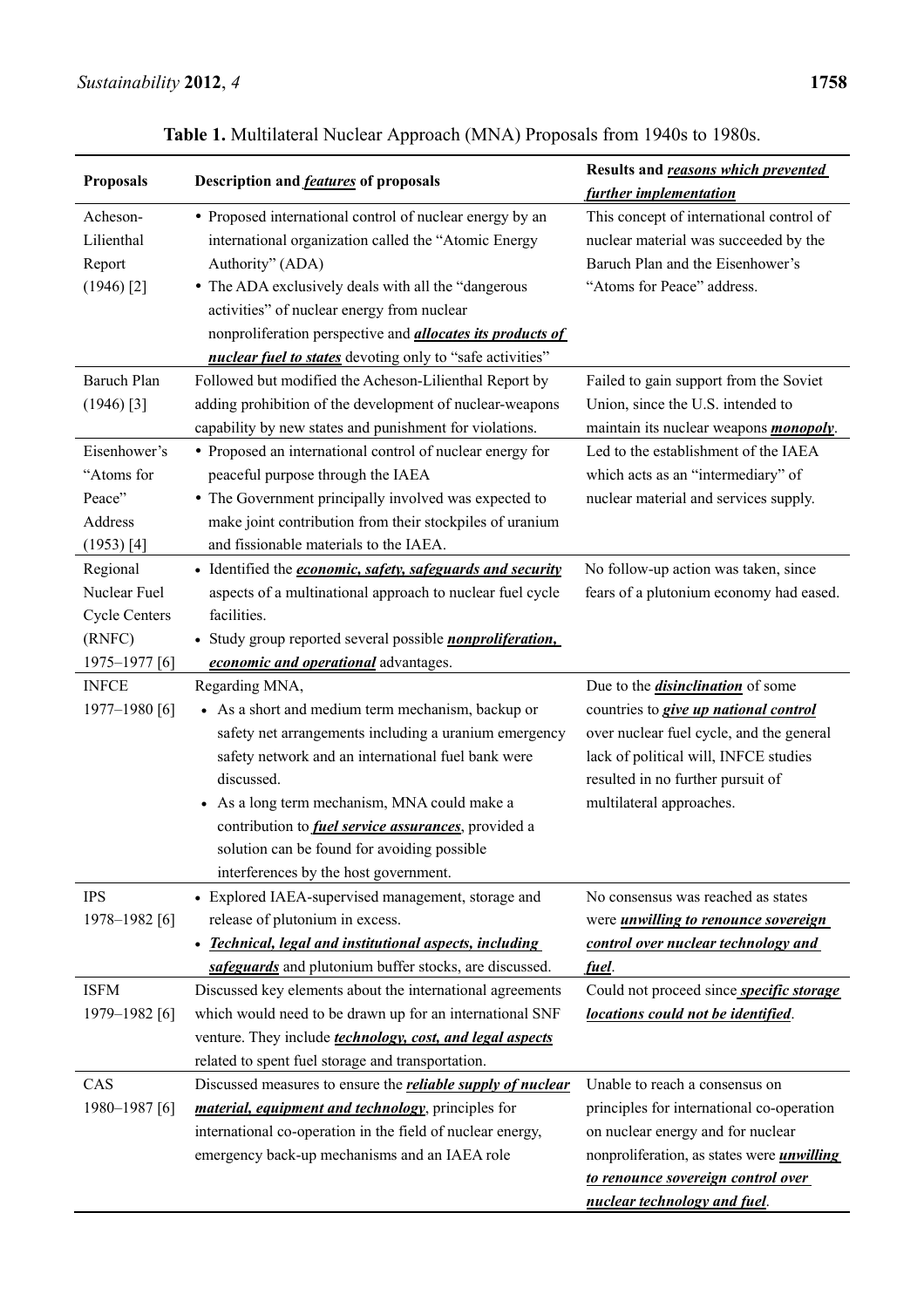# *2.2. Efforts from1990s to beginning to 2000s*

The Berlin Wall came down and the Cold War was over in 1989. The First Strategic Arms Reduction Treaty (START-I) was signed and the Soviet Union collapsed in 1991. Under these circumstances, accumulation of highly enriched uranium (HEU) and plutonium from excess nuclear weapons became sources of nuclear nonproliferation concerns. In order to avoid further accumulation of separated plutonium from civilian reprocessing, many proposals on SNF management have been presented since 1990. Table 2 describes some of those proposals.

| <b>Proposals</b>                                                                 | Description and <b>features</b> of proposals                                                                                                                                                                                                                                                                                                                                                                | Results and reasons which prevented<br>further implementation                                                                                                                                                                                                                                                                                       |
|----------------------------------------------------------------------------------|-------------------------------------------------------------------------------------------------------------------------------------------------------------------------------------------------------------------------------------------------------------------------------------------------------------------------------------------------------------------------------------------------------------|-----------------------------------------------------------------------------------------------------------------------------------------------------------------------------------------------------------------------------------------------------------------------------------------------------------------------------------------------------|
| <b>International Monitored</b><br><b>Storage System</b><br>(IMRSS) Mid-1990s [7] | A concept of international storage of SNF and<br>plutonium under international supervision.<br>SNF could be retrieved at any time for<br>peaceful use or disposal.                                                                                                                                                                                                                                          | No actual negotiations took place.                                                                                                                                                                                                                                                                                                                  |
| Proposal by Marshall<br>Islands 1994-1999 [7]                                    | A proposal initiated by the Marshall Islands<br>for disposing SNF and High Level Waste<br>(HLW) in its territory. <b>Revenue</b> was to be used<br>for nuclear test site remediation.                                                                                                                                                                                                                       | The initiative was terminated by <b>strong</b><br>opposition from the U.S. and other Pacific<br>states.                                                                                                                                                                                                                                             |
| Wake Island/Palmyra<br>Island 1990s [7]<br>Non-Proliferation<br>Trust1998 [7]    | • A proposal initiated by the U.S. Fuel and<br>Security with Russian partner<br>• SNF storage and excess plutonium on<br>Palmyra and Wake Island.<br>• A proposal by Non-Proliferation Trust with<br>Russian partner<br>• Long-term disposal of foreign-origin SNF in<br>Russian territory<br>• Revenue was to be used for waste storage,<br>clean-up of Russian nuclear sites and for<br>Russian citizens. | • Faced with <i>strong opposition from the</i><br><b>U.S. Government</b><br>• Abandoned in favor of a proposal by<br>Non-Proliferation Trust<br>• The Non-Proliferation Trust is <i>against</i><br>reprocessing, while Russia prefers it.<br>• Russia initiated its own proposal<br>including reprocessing and the proposal<br>lost its momentum.   |
| Pangea Project<br>1990-2000 [7]                                                  | A proposal led by Pangea Resources, a<br>U.K.-based <i>joint venture</i> of British Nuclear<br>Fuels Limited, Golder Associates and Swiss<br>radioactive waste management entity Nagra,<br>for disposing SNF and HLW in Western<br>Australia                                                                                                                                                                | Pangea Resources abandoned the Project in<br>2000, due to <i>opposition from the State of</i><br><b>Western Australia and federal parliament.</b><br>The Western Australian parliament passed<br>a Bill to make it illegal to dispose of<br>foreign high-level radioactive waste in the<br>state without specific parliamentary<br><i>approval.</i> |

**Table 2.** MNA and a Russian proposal from the 1990s to the beginning of the 2000s regarding spent nuclear fuel (SNF) management.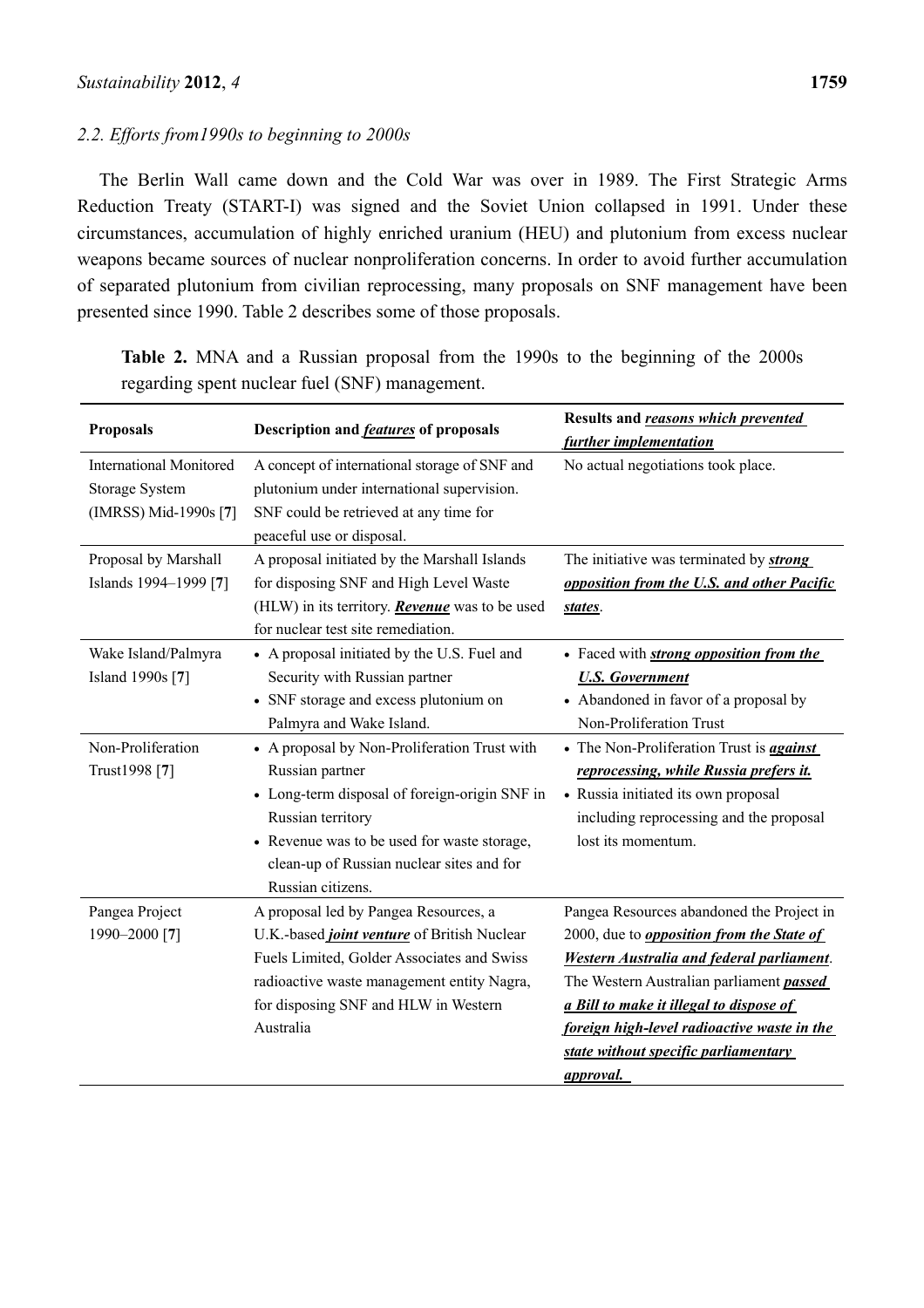| <b>Proposals</b>                                                      | Description and <b>features</b> of proposals                                                                                                                                                                                                                                                                                                              | Results and reasons which prevented<br>further implementation                                                                                                                                                                                                                                                                                                                                                                                          |
|-----------------------------------------------------------------------|-----------------------------------------------------------------------------------------------------------------------------------------------------------------------------------------------------------------------------------------------------------------------------------------------------------------------------------------------------------|--------------------------------------------------------------------------------------------------------------------------------------------------------------------------------------------------------------------------------------------------------------------------------------------------------------------------------------------------------------------------------------------------------------------------------------------------------|
| A Russian technical<br>storage or reprocessing<br>facility $2001$ [8] | • Russian Ministry of Atomic Energy would<br>commercially import, temporarily store,<br>reprocess foreign origin SNF in Russian<br>territory and repatriate it to its<br>generating states<br>• Background: The Russian Environment<br>Protection Law was amended in 2001 to<br>allow foreign-origin SNF import for<br>technical storage and reprocessing | • The U.S. <i>did not give authorization of</i><br>the U.S.-origin SNF exports to Russia,<br>due to its opposition to<br>$\checkmark$ reprocessing<br>$\checkmark$ Russian support for Iran's nuclear<br>program<br>• The U.S. controls some $80\%$ of the<br>world's SNF. Under the U.S. Atomic<br>Energy Commission (AEC),<br><b>U.S.-origin SNF can neither be sent</b><br>for storage nor reprocessing to a third<br>country without U.S. consent. |

**Table 2.** *Cont.*

However, once again, none of the above proposals have been achieved. One of the major reasons derived from the Table 2 is the existence of a disagreement between the U.S. and Russia over SNF reprocessing. The former insisted that SNF are not supposed be reprocessed for fear of proliferation and the accumulation of separated plutonium in Russia, while the latter favored SNF reprocessing as a business venture. This disagreement led the U.S.'s prevention of the Russian proposal from further evaluation by not giving necessary authorization for transfer of the U.S.-origin SNF to Russia. This fact also indicates the following important facts;

- Due to a fact that the U.S.'s ability to control more than 80% of the world's SNF, as in the case of MNA providing reprocessing and/or storage services, including U.S.-origin SNF, and transfer for such services, an authorization from the U.S. would be required, even if the U.S. itself is not be involved in the MNA.
- The U.S. must negotiate a Section 123 agreement for nuclear cooperation with MNA members in order to give such permission.

The other reason is the strong opposition from local governments and residents of potential SNF, HLW storage and/or disposal sites. The Pangea Project in particular suffered from a lack of information disclosure and transparency.

# *2.3. Efforts from 2003 to the Present*

Turning into the 21st century, since the former IAEA Director General El Baradei proposed MNA in 2003 [9], various proposals, mainly focused on the assurance of nuclear fuel and uranium enrichment service, appeared in the international arena as shown in Table 3.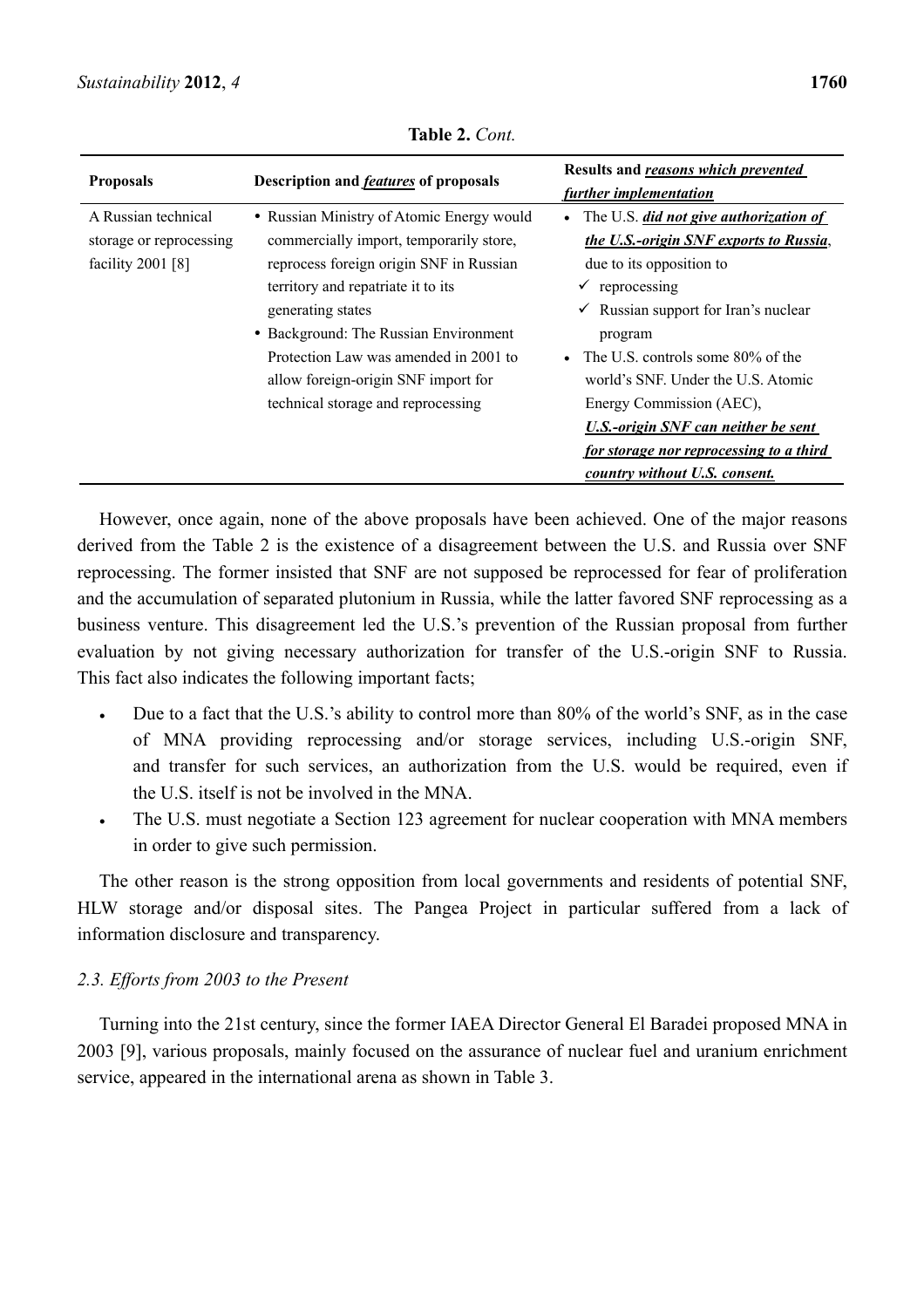| Proposals/initiatives              | Description and <b>features</b> of proposals                                                     |
|------------------------------------|--------------------------------------------------------------------------------------------------|
| "Multilateral Approaches to        | • Experts appointed by El Baradei identified options for possible MNA of the front-end           |
| the Nuclear Fuel Cycle: an         | and back-end of the nuclear fuel cycle for strengthening nuclear nonproliferation,               |
| expert group's report on           | without disturbing market mechanisms                                                             |
| MNA submitted to the               | • Identified five suggested approaches to the MNA                                                |
| Director General of the            | • The report presents <i>7 labels as MNA assessment elements</i> including the removal or        |
| <b>International Atomic Energy</b> | banning of: (a) proliferation, (b) assurance of supply, (c) siting-choice of host                |
| Agency" (INFCIRC/640, so           | country, (d) access to technology, (e) multilateral involvement, (f) special safeguards          |
| called "Pellaud Report") [10]      | <i>provision</i> and (g) non-nuclear inducements                                                 |
| Reserve of nuclear fuel [11]       | • The U.S. Department of Energy (DOE)'s proposal of creating a LEU reserve                       |
| (renamed as American               | down-blended from 17.4 metric tons of HEU dismantled from the U.S.'s excess                      |
| <b>Assured Fuel Supply</b>         | nuclear weapons.                                                                                 |
| (AFS) [12]                         | • The reserve assures reliable fuel supply for <i>states that forgo enrichment and</i>           |
|                                    | reprocessing.                                                                                    |
| Russia global nuclear power        | The Russian Federation's proposal, including a creation a system of international centers,       |
| infrastructure (GNPI) [13]         | providing uranium enrichment services, on <i>a non discriminatory basis</i> and <i>under the</i> |
|                                    | control of the IAEA                                                                              |
| U.S. Global Nuclear Energy         | • A U.S. DOE proposal including developing proliferation-resistant reprocessing                  |
| Partnership (GNEP) [14]            | technology, and advanced fast reactors, minimizing nuclear waste and establishing                |
|                                    | reliable fuel supply and SNF take-back services.                                                 |
|                                    | • A consortium of nations with advanced nuclear technologies would ensure that                   |
|                                    | countries who agree to forgo their own investment in enrichment and reprocessing                 |
|                                    | technologies will have reliable access to nuclear fuel.                                          |
| <b>Ensuring Security of Supply</b> | • The World Nuclear Association (WNA) proposal of a three-level mechanism to ensure              |
| in the International Nuclear       | enrichment services.                                                                             |
| Fuel Cycle [15]                    | • The proposal originally had a <i>precondition for non-supplier states to forgo domestic</i>    |
|                                    | development of sensitive technologies and facilities, but later it abandoned such a              |
|                                    | precondition.                                                                                    |
| Concept of Multilateral            | The proposal by six enrichment services supplier States (the U.S., U.K., Russia, France,         |
| Mechanism for Reliable             | Germany and Netherlands) for two levels of enrichment assurance for <b>customer states</b>       |
| Access to Nuclear Fuel [16]        | that have chosen to obtain suppliers on the international market and not to pursue               |
|                                    | sensitive fuel cycle activities                                                                  |
| IAEA Fuel Bank [17]                | • The Nuclear Threat Initiative's proposal to create an LEU stockpile owned and                  |
|                                    | managed by the IAEA that could be made available should other supply arrangements                |
|                                    | be disrupted.                                                                                    |
|                                    | • "Having the right to receive LEU from the guaranteed supply mechanism shall not                |
|                                    | require giving up their right to establish or further develop a national fuel cycle or           |
|                                    | <i>have any impact on it.</i> " [18]                                                             |
|                                    | • The IAEA Board of Governors approved the establishment of the bank in 2010 [19].               |

**Table 3.** MNA Proposals from 2003 to the present.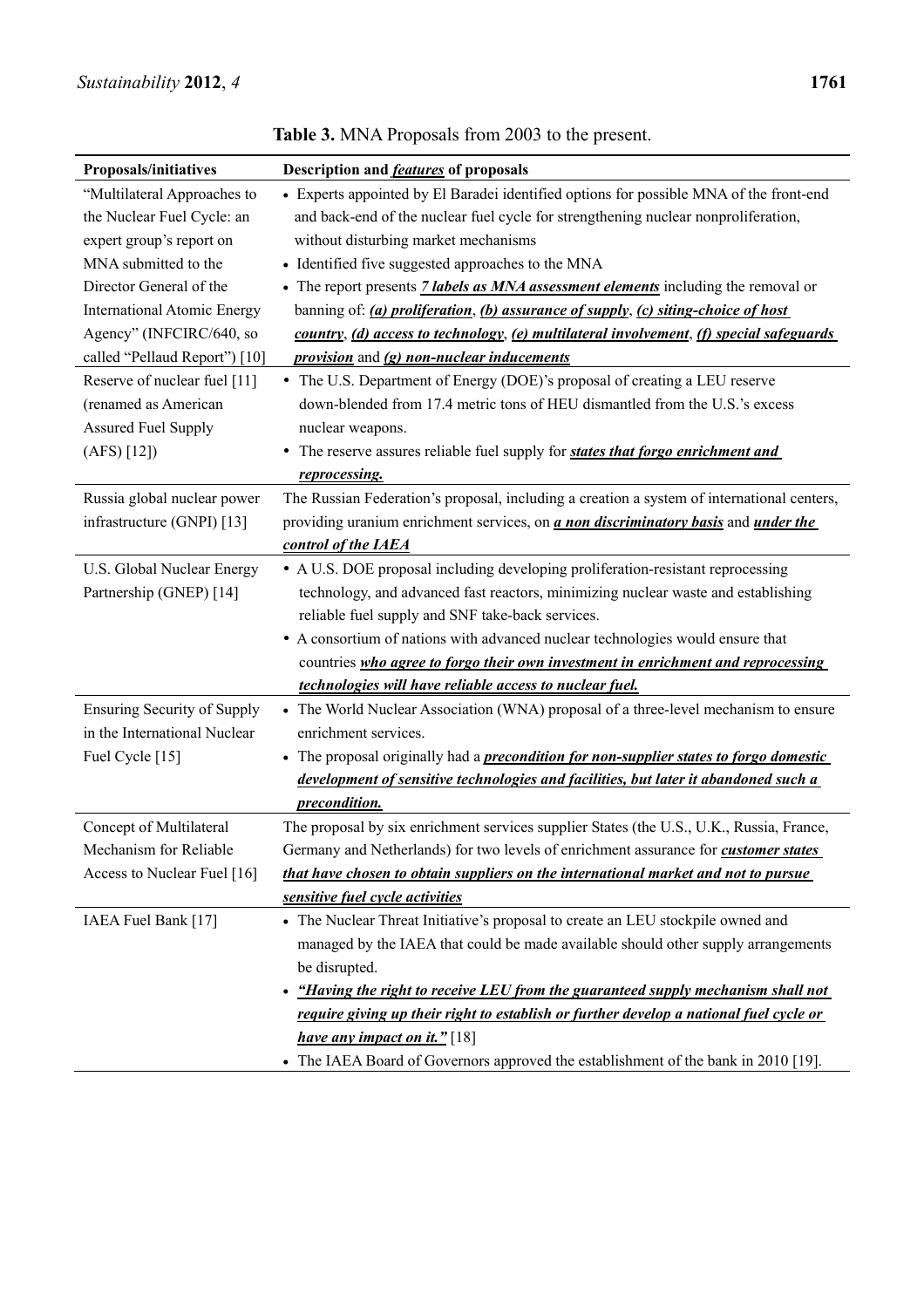| Proposals/initiatives                | Description and <b>features</b> of proposals                                                                                                                                |
|--------------------------------------|-----------------------------------------------------------------------------------------------------------------------------------------------------------------------------|
|                                      | • The U.K. proposal, a bonding principle that would, in the event that the Agency                                                                                           |
| Enrichment<br><b>Bonds</b><br>$[20]$ | determines that specified conditions have been met: (a) guarantee that national                                                                                             |
| (renamed as Nuclear Fuel             | enrichment providers would not be prevented from supplying enrichments services;                                                                                            |
| Assurance (NFA) [21])                | and (b) provide prior consent for export assurances.                                                                                                                        |
|                                      | • Non-supplier states are not required to give up their rights to develop an indigenous                                                                                     |
|                                      | fuel cycle by receiving alternate nuclear fuel                                                                                                                              |
|                                      | • A Russian proposal to establish an International Uranium Enrichment Centre (IUEC),                                                                                        |
|                                      | including a LEU reserve                                                                                                                                                     |
| International<br>Uranium             | • The IUEC would operate as a <i>commercial joint stock company</i> . It would be a "black                                                                                  |
| Enrichment Center (IUEC)             | box" and the IUEC's participating states could not access Russian enrichment                                                                                                |
| at Angarsk and its LEU               | technologies.                                                                                                                                                               |
| Reserve <sup>[22]</sup>              | • Non-supplier states are not required to give up their rights to develop an indigenous                                                                                     |
|                                      | fuel cycle by receiving nuclear fuel from the stockpile.                                                                                                                    |
|                                      | • The LEU reserve was established in December 2010 [23]                                                                                                                     |
|                                      | • A German proposal of an international enrichment centre established by a group of                                                                                         |
| Multilateral<br>Enrichment           | interested States, with <i>extraterritorial status</i> , operating on a <i>commercial basis</i> as a                                                                        |
| Sanctuary<br>Project                 | new supplier in the market under IAEA control providing enrichment services.                                                                                                |
| (MESP) [24]                          | • An enrichment plant would have to be constructed as a 'black box' and would                                                                                               |
|                                      | therefore only be accessed and maintained by the supplier.                                                                                                                  |
|                                      | • The EU non-paper proposed criteria for assessment of MNA for reliability of fuel                                                                                          |
|                                      | supply.                                                                                                                                                                     |
| Nuclear<br>Fuel<br>Cycle             | • These criteria included a) proliferation resistance, b) assurance of supply, c)                                                                                           |
| (EU-Non-paper) [25]                  | consistency with equal rights and obligations of suppliers, companies, consumer                                                                                             |
|                                      | states and the IAEA and d) market neutrality.                                                                                                                               |
|                                      | • Proposed an internationalization of the nuclear fuel cycle facilities. All enrichment and                                                                                 |
|                                      | reprocessing plants shall be internationalized and all of them, including the existing                                                                                      |
| Japan's Initiative for Mutual        | and new facilities without exception, shall take the form of ownership and control by                                                                                       |
| Assured Dependence [26]              | multiple countries/companies.                                                                                                                                               |
|                                      | • Such facilities are based on <i>universality, transparency (verifiability) and economic</i>                                                                               |
|                                      | viability.                                                                                                                                                                  |
|                                      | • A proposal to enhance nuclear nonproliferation by centralization of sensitive facilities                                                                                  |
|                                      | within restricted zones under long-term leasehold contracts and a newly established                                                                                         |
|                                      | organization, the International Nuclear Fuel Cycle Association (INFCA).                                                                                                     |
| Nuclear<br>Islands:                  | • Countries and existing multilateral consortia would not be asked to give up their                                                                                         |
| International<br>Leasing<br>of       |                                                                                                                                                                             |
| Nuclear Fuel Cycle Sites [27]        | <i>inalienable right under Article IV of the NPT</i> , although all countries would<br>voluntarily agree to exercise that right only pursuant to uniform, nondiscriminatory |
|                                      |                                                                                                                                                                             |
|                                      | leasehold contracts and protocols with the INFCA and the IAEA that would ensure                                                                                             |
|                                      | conformity with Articles I and II of the NPT.                                                                                                                               |

**Table 3.** *Cont.*

The difference between the MNA proposals in the past and those in the 21st century (except for the U.S.'s GNEP and AFS) in the latter, non-supplier states are not required to forgo their indigenous nuclear fuel cycle capabilities, including sensitive capabilities, in exchange for nuclear fuel and services supply assurance. Although the Nuclear Threat Initiative (NTI), which originally proposed establishing an IAEA bank in 2006, previously mentioned that the bank was "for nations that have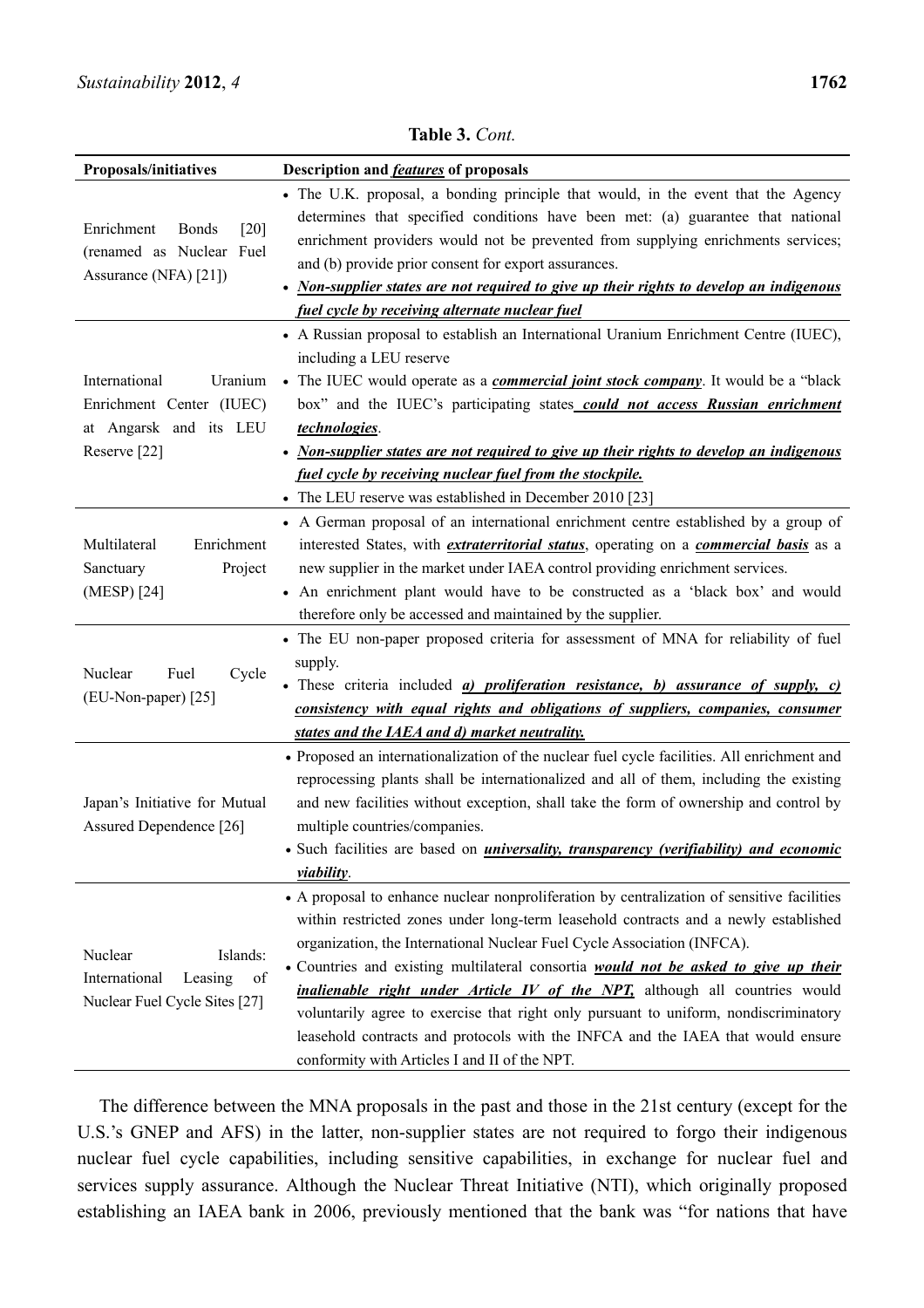made the sovereign choice to develop their nuclear energy based on foreign sources of fuel supply services—and therefore have no indigenous enrichment facilities [28]". Such a requirement, however, was dropped from the resolution for an IAEA bank in 2010, due to sharp criticism by NAM States. Another difference is that the total amount of approximately \$150 million of actual funding and pledges were made by NTI, the U.S., EU, Norway, Kuwait and United Arab Emirates (UAE) [29] for the establishment of the bank. Such contributions had actually made before the establishment of the IAEA and the INFCE in the 1950s and the 1970's respectively.

# **3. Discussion on MNA Features**

By reference to the facts mentioned in previous sections and tables, and based on the seven Labels as MNA assessment elements in the "Pellaud Report", the authors have drawn out the following 12 features of the MNA in the Table 4. Those features are not always totally independent, but interdependent of each other. Among them, the most essential features of the MNA are surely (A) nuclear nonproliferation and (B) assurance of supply.

| <b>Table 4.</b> 12 features of the MNA. |  |  |  |  |
|-----------------------------------------|--|--|--|--|
|-----------------------------------------|--|--|--|--|

|   | <b>Description of Features</b>                                                                                                                            |
|---|-----------------------------------------------------------------------------------------------------------------------------------------------------------|
|   | A Nuclear nonproliferation: MNA members would need to follow the following norms;                                                                         |
|   | $<$ In general $>$                                                                                                                                        |
|   | $\bullet$ NPT                                                                                                                                             |
|   | $\checkmark$ NPT member states' inalienable right to use nuclear energy for peaceful purposes need to be<br>respected                                     |
|   | $\checkmark$ MNA members would be treated equally without making distinctions between "haves" and<br>"have-nots" of sensitive technologies and facilities |
|   | $<$ Safeguards $>$                                                                                                                                        |
|   | • Complementary Safeguards (INFCIRC/153(Corr.))                                                                                                           |
|   | • (Additional Protocol (AP, INFCIRC/540(Corr.)))                                                                                                          |
|   | <nuclear security=""></nuclear>                                                                                                                           |
|   | • Convention on the Physical Protection of Nuclear Material (INFCIRC/274/Rev.1)                                                                           |
|   | • International Convention for the Suppression of Acts of Nuclear Terrorism                                                                               |
|   | • IAEA Physical Protection of Nuclear Material and Nuclear Facilities (INFCIRC/225/Rev.5) and<br>related Nuclear Security Series documents                |
|   | <export control=""></export>                                                                                                                              |
|   | • Nuclear Security Group (NSG) Guidelines (INFCIRC/254/Rev.10/Part 1)                                                                                     |
|   | • UN Security Council Resolutions 1540                                                                                                                    |
| B | Assurance of supply: MNA would provide both front-end and back-end nuclear fuel cycle services,                                                           |
|   | including;                                                                                                                                                |
|   | • uranium enrichment and reprocessing services                                                                                                            |
|   | • SNF management services                                                                                                                                 |
|   | • (fuel leasing)                                                                                                                                          |
|   | <b>Access to technology:</b>                                                                                                                              |
|   | • For the purpose of protecting nuclear proliferation and proprietary information, access to sensitive                                                    |
|   | technologies would be limited only to technology holders                                                                                                  |

• transfer of existing sensitive technologies need to be 'black-boxed'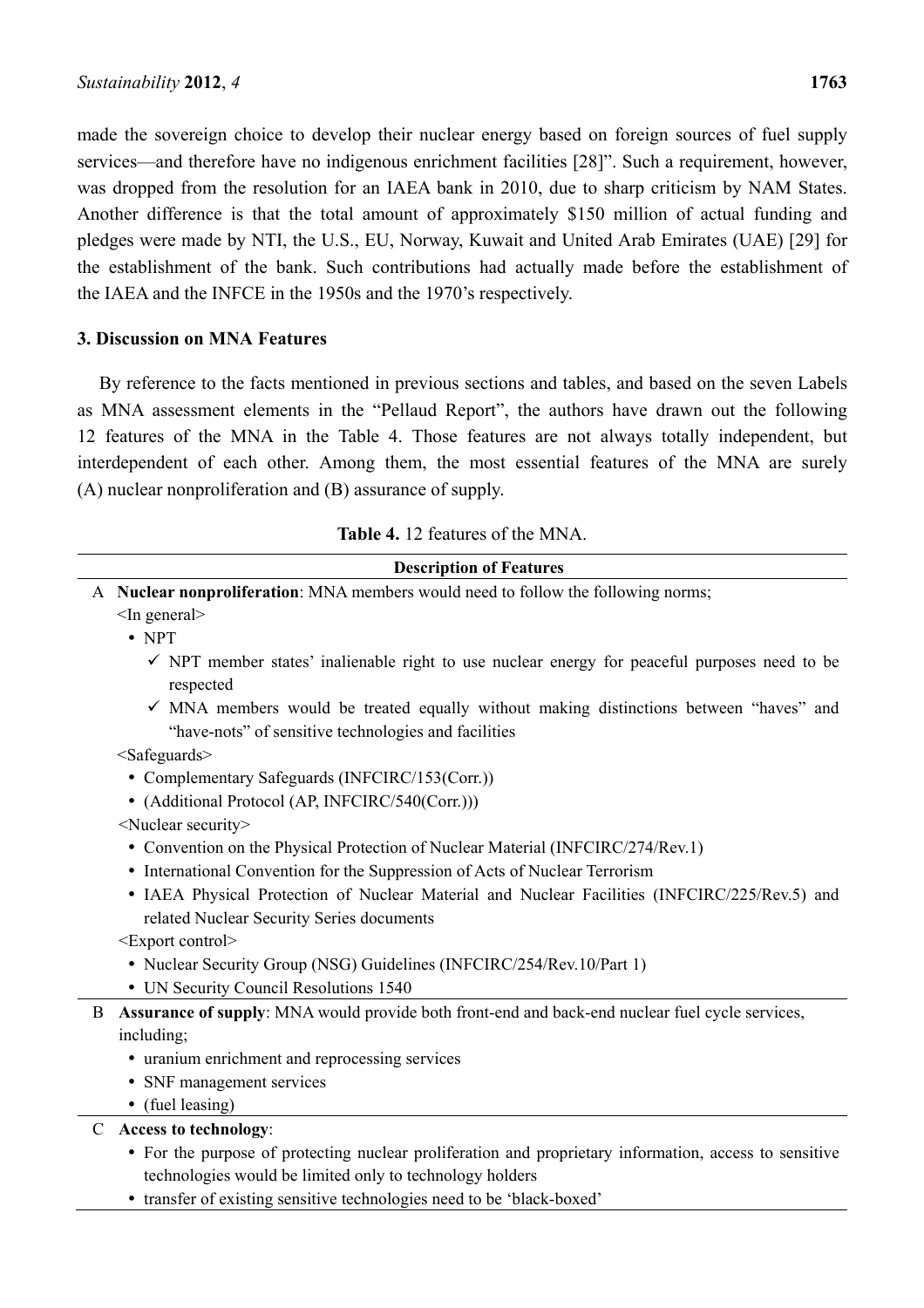# **Description of Features**

| D | <b>Multilateral involvement:</b>                                                                                     |
|---|----------------------------------------------------------------------------------------------------------------------|
|   | • As described in the "Pellaud Report", involvement varies with a) supply only arrangement, b)                       |
|   | sharing ownership of facility, c) taking part in the management of the facility, d) participating in the             |
|   | operation of the facility, and e) joint research and development, design and construction of facilities,             |
|   | could be possible                                                                                                    |
|   | • The involvement would also vary depend on MNA members, amount of investment (share) to                             |
|   | facilities and technologies, etc.                                                                                    |
|   | • MNA members' levels of involvement needs to be agreed beforehand                                                   |
| E | Siting-choice of host state: Host states would;                                                                      |
|   | • fulfill international norms on nuclear nonproliferation                                                            |
|   | • be politically, socially and economically stable                                                                   |
|   | • maintain good relations with neighboring states and the international community                                    |
|   | • have no territorial disputes, including conflicts on natural resources                                             |
|   | • have good accessibility to international and domestic ports for transportation of nuclear materials                |
|   | • have necessary and sufficient knowledge, expertise and experience to host and operate MNA                          |
|   | facilities, including handling, storage and transportation of nuclear materials                                      |
|   | • offer "extra-territorial" status to MNA facilities                                                                 |
|   | • ensure safe and secure routes for transportation of nuclear material                                               |
|   | • be equipped with the necessary licensed infrastructure for MNA operations                                          |
|   | • have the necessary natural environment to host MNA facilities without causing harmful effects or                   |
|   | having a negative influence by hosting such facilities                                                               |
| F | Legal aspects:                                                                                                       |
|   | • MNA would need various agreements including;                                                                       |
|   | $\checkmark$ Agreement of the establishment of MNA                                                                   |
|   | $\checkmark$ Host state agreement                                                                                    |
|   | $\checkmark$ Agreements with international organizations and other states                                            |
|   | • MNA would avoid and / or solve conflicts with existing international agreements and bilateral                      |
|   | agreements into which member states have already entered                                                             |
|   | $\checkmark$ in particular, a nuclear cooperation agreement with the U.S. as a key factor                            |
|   | G Political and public acceptance:                                                                                   |
|   | • MNA facilities would need to be well accepted by the host state and local community.                               |
|   | · Decision-making process would need to be transparent through information disclosure and                            |
|   | information sharing                                                                                                  |
|   | $\checkmark$ especially in the case of SNF storage and disposal facilities                                           |
|   | $\checkmark$ accepting that certain information needs to be protected in the interests of nuclear security and trade |
|   | secrecy                                                                                                              |
|   | H Economics: MNA facilities need to be                                                                               |
|   | • commercially feasible                                                                                              |
|   | • have a greater economic advantage than state-owned facilities                                                      |
|   |                                                                                                                      |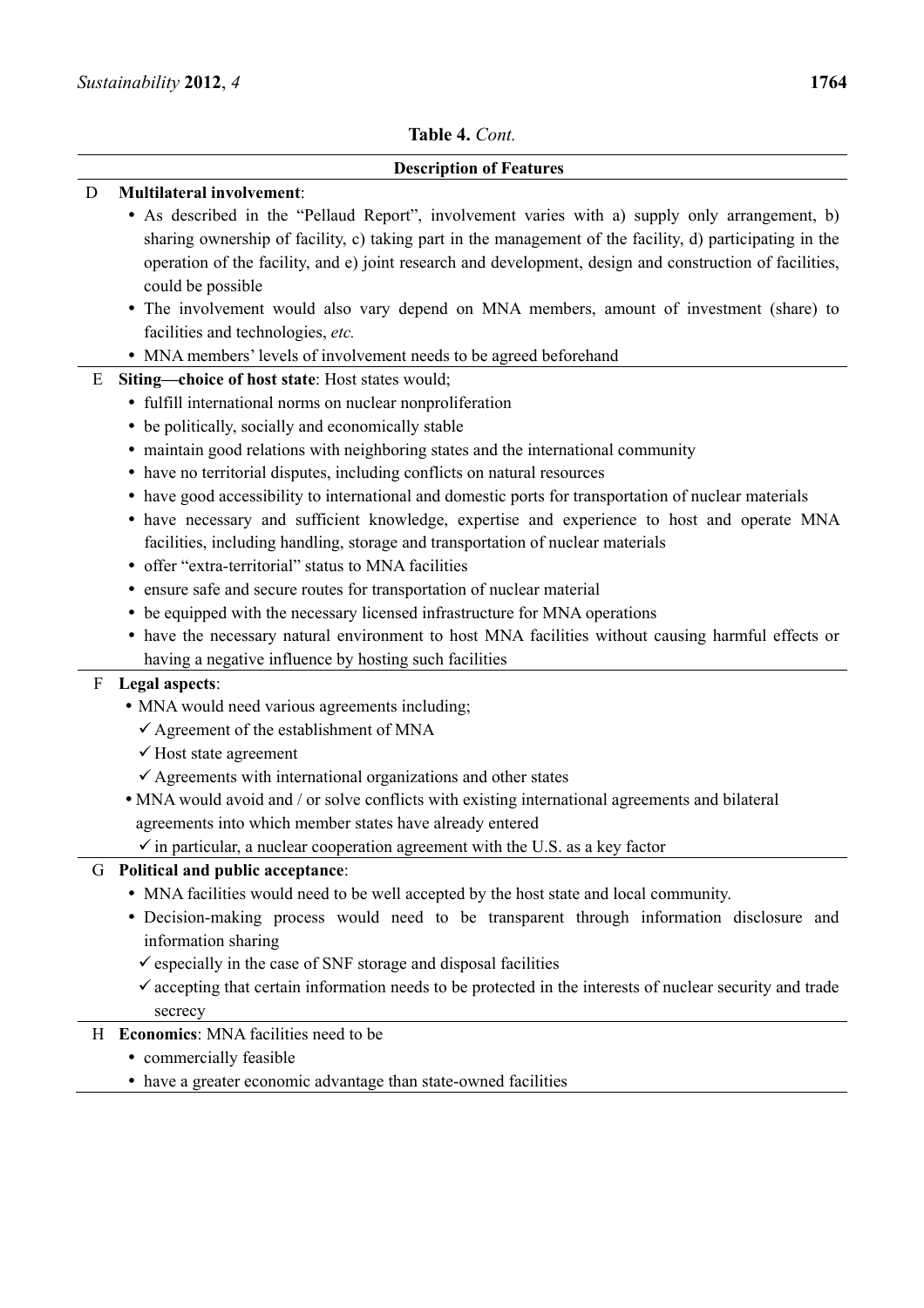

states as non-supplier states

# *3.1. (A) Nuclear Nonproliferation and (B) Assurance of Supply*

Most MNA proposals assure nuclear fuel and services supplies to non-supplier states, in exchange for their adherence to nuclear nonproliferation norms, including NPT and safeguards and nuclear security standards. It makes sense that the MNA originally aims to both promote sustainable nuclear energy use and enhance nuclear nonproliferation, and those two are essential features of the MNA. The former is closely related to other features of (C), access to technologies, as well as (D), multilateral involvement.

Regarding relations between (A), nuclear nonproliferation, and (B), assurance of supply, the extent to which the non-supplier states would take measures for ensuring nuclear nonproliferation is a challenging issue. Since the days of the Acheson-Lilienthal Report, the U.S. has constantly been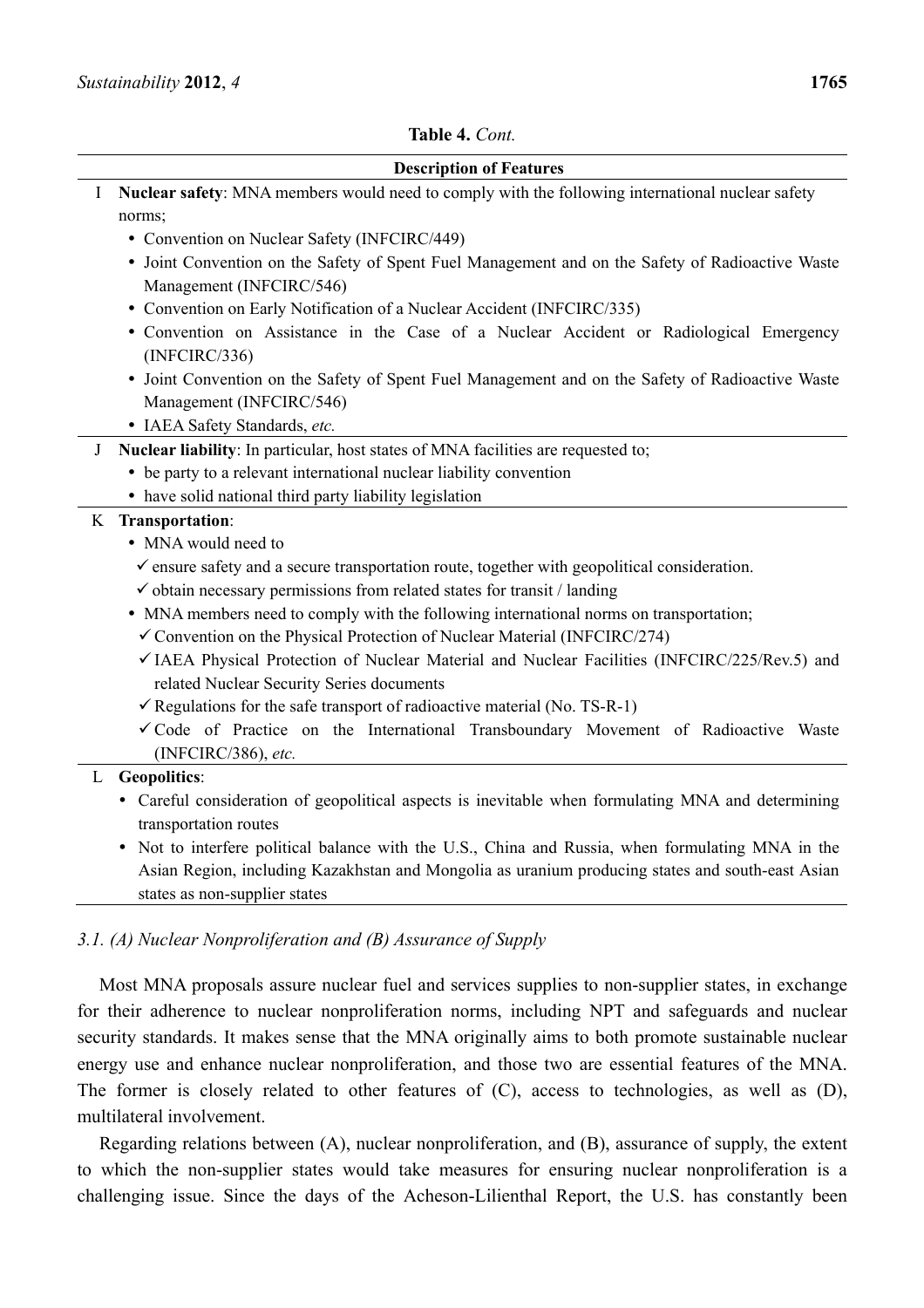nervous about other states' access to sensitive nuclear capabilities, while non supplier states have been insisting that their inalienable right to the peaceful use of nuclear energy, as enshrined in Article IV of the NPT, has to be respected, and all the members should be treated equally without discrimination [30]. This gap has made the MNA's establishment difficult and the past efforts clearly indicate that a MNA requiring non-supplier states to forgo their rights to develop an indigenous fuel cycle, including sensitive capabilities, would hardly succeed. In addition, as participation in the MNA is voluntary, non-supplier states would therefore be reluctant to participate in the MNA under such a requirement.

In response, and to cope with this situation, most MNA proposals in the 21st century clearly indicate that non-supplier states' inalienable rights would not be affected by supply assurances by the MNA. In the same way, non-supplier states' ratification of the IAEA Additional Protocol (AP) is not required in most of the current MNA proposals. In reality, however, from the nuclear suppliers' approach, an export control of the NSG Guidelines (INFICRC/254/Rev.10/Part 1) principally requires non-supplier states to ratify the AP in the case of transfers of sensitive technologies and facilities. The NSG Guidelines also requires that transfers of existing sensitive technologies need to be 'black-boxed', "seek from recipients an appropriate agreement to accept sensitive enrichment equipment, and enabling technologies, or an operable enrichment facility under conditions that do not permit or enable replication of the facilities" [31]. This access to technology also depends on how far the MNA member states would be involved in the MNA.

It is understandable that due to the political nature and diplomatic aspect of nuclear nonproliferation, inconsistencies between supplier states and non-supplier states are inevitable and it may not be possible to attain perfect consistency. The real challenge is how to reach a mutually agreeable compromise between them in order to promote sustainable nuclear energy use while enhancing nuclear nonproliferation within MNA framework.

#### 3.1.1. (A) Nuclear Nonproliferation

(A) Nuclear nonproliferation can be analyzed from four viewpoints: NPT, safeguards, nuclear security and export control.

NPT: As mentioned in Section 3.1, NPT members' inalienable right to use nuclear energy for peaceful purposes under Article IV of the NPT has to be respected. The real challenge is how to enhance nuclear nonproliferation while respecting this right, in a manner which NWS and NNWS as well as suppliers and non-suppliers agree on within a MNA framework.

Safeguards: Application of the IAEA comprehensive safeguards is an obligation for NNWS under NPT, although the AP is not as mentioned in Section 3.1. In addition, if the MNA has a regional safeguards system, such as EURATOM and/or a Regional System of Accounting for and Control of nuclear material (RSAC), such as ABACC (the Brazilian-Argentine Agency for Accounting and Control of Nuclear Materials), nuclear nonproliferation is expected to be enhanced. Furthermore, such a regional system possesses great potential for promoting confidence-building among MNA member states.

Figure 1 describes safeguards, inspection and material accounting aspects of the MNA.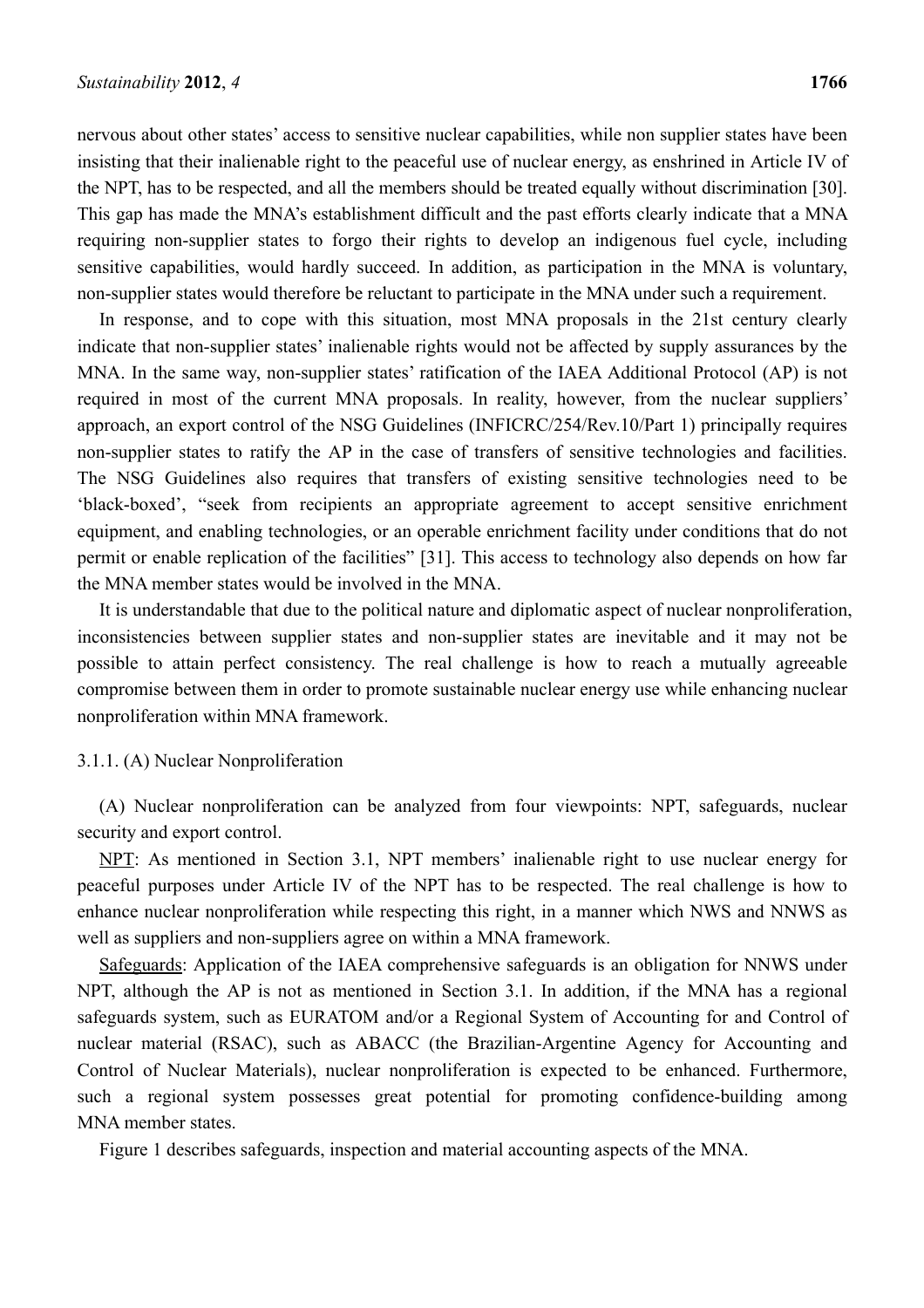

**Figure 1.** Inspection and material accounting system of a Multilateral Nuclear Approach (MNA).

Nuclear security: The September 11 terrorist attacks and the Fukushima nuclear accident in March 2010 reminded the world nuclear community of the urgent need to strengthen security measures for nuclear materials and facilities, together with nuclear safety. In this context, it would be desirable to set out common international and/or regional nuclear security standards, although this would not be easy since nuclear security issues are deeply involved in national security and sovereignty.

In addition, due to the international nature of the MNA, facilities would consist of international staff of various nationalities and necessary measures against internal threats involving nuclear material and facilities, including the theft of fissile material and sensitive information and sabotage, have to be implemented.

Export control: Nuclear nonproliferation would be strengthened if the MNA members, including host states of MNA facilities, comply with international export control norms of the NSG Guidelines (INFCIRC/254/Rev.10/Part 1) and UNSCR1540. Paragraph 6(a) of the revised Guidelines stipulates six minimum criteria which supplier states could authorize to transfer existing sensitive technologies and facilities to non-supplier states. Therefore, it is understood that if non-supplier states would satisfy such criteria, they could host MNA sensitive facilities, although sensitive technology would be transferred in a 'black-boxed' form.

# 3.1.2. (B) Assurance of Supply of Nuclear Materials and Fuel Cycle Services

As mentioned in Table 3, an IAEA fuel bank as a supply assurance system of nuclear fuel is on the way to being established. In addition, if the MNA also includes SNF storage and disposal, or a fuel leasing system, it would make the MNA more attractive, since many states have been struggling with their own SNF management. The U.S. National Academy's "Internationalization of the Nuclear Fuel Cycle: Goals, Strategies, and Challenges" also points out that "arrangements that would provide assured return of spent nuclear fuel could provide a much more powerful incentive for countries to rely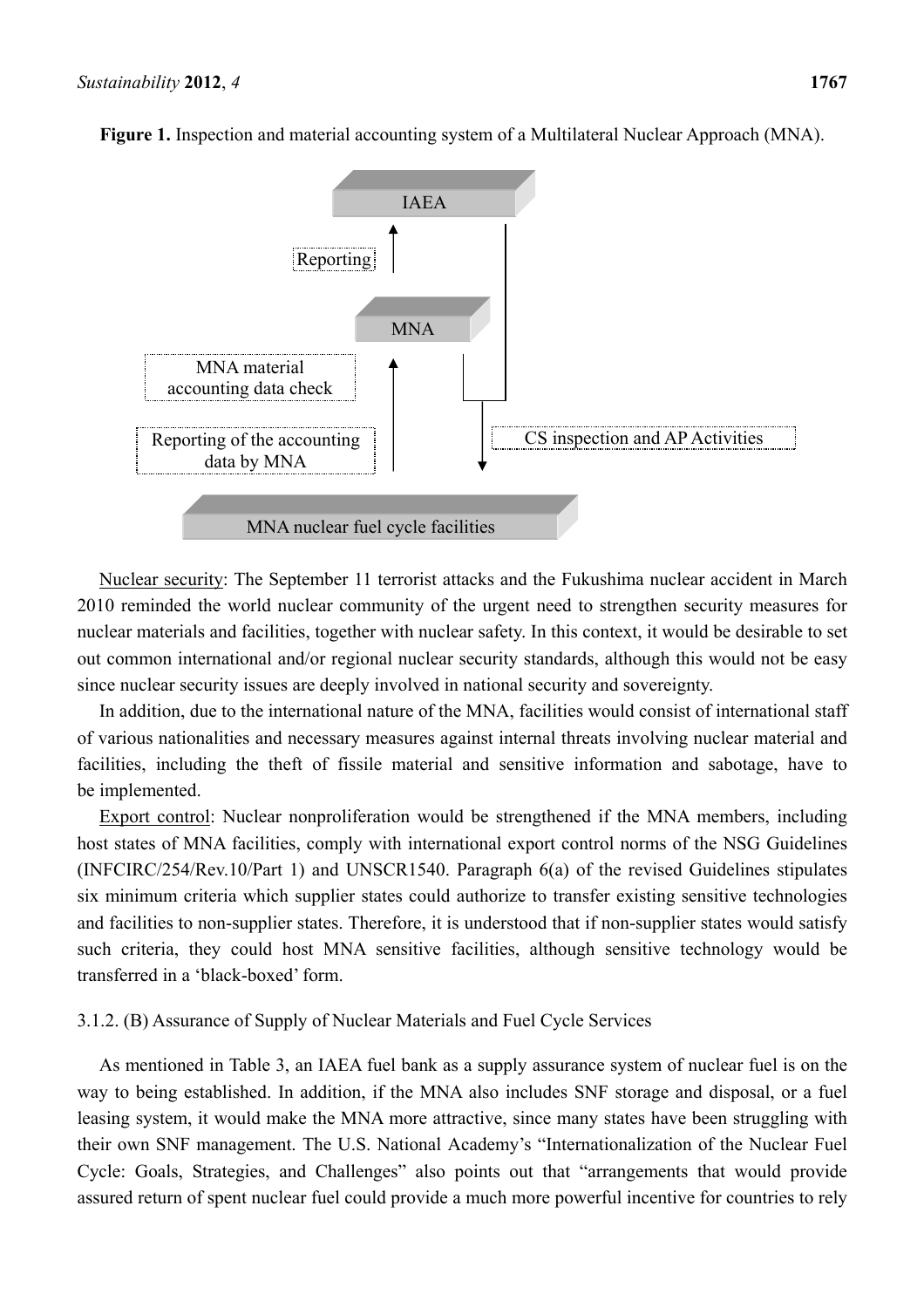on international nuclear fuel supply than would assured supply of fresh fuel" [32]. However, the greatest hurdle is to find a state which is able to provide SNF management services, especially SNF storage and disposal services, to other states. In the case of commercial reactors, currently only Russia has a fuel leasing system and it has agreed to take back (to its origin, Russia) SNF from Iran.

#### *3.2. (C) Siting-Choice of Host States*

Definite criteria to become a host state of MNA facilities need to be clearly established beforehand. This is especially the case with SNF storage and/or disposal sites, since discussions without identifying a specific location tends to unfruitful, such as in the case of ISFM in the Table 1. In addition, from a nuclear nonproliferation perspective, host states of sensitive facilities especially need to decide carefully, since NSF storage and disposal facilities require transparent a decision-making process coupled with growing political and public acceptance.

By reference to an IAEA fuel bank proposal and a MESP proposal in the Table 3, authors draw out various criteria to become MNA host states as in shown in Table 4, although it is not always necessary for all of them to be requisite conditions.

In addition, due to international conventions and/or domestic laws, certain states cannot host certain facilities. For example, Kazakhstan, a member of the Treaty on A Nuclear Weapon Free Zone in Central Asia, cannot "allow the disposal in its territory of radioactive waste of other States" [33]. The law in Mongolia on its Nuclear-Weapon-Free Status prescribes that any foreign state shall be prohibited to "dump or dispose nuclear weapons grade radioactive material or nuclear waste" [34]. Furthermore, "South and North Korea shall not possess nuclear reprocessing and uranium enrichment facilities" by a Joint Declaration of South and North Korea on the Denuclearization of the Korean Peninsula in 1992 [35]. Those states, however, have enough reasons to join a MNA, if other MNA members could host such facilities and provide services to them.

#### *3.3. (D) Access to Technologies and (E) Multilateral Involvement*

For the purpose of nonproliferation in 3.1.1 (A) nuclear nonproliferation, how far MNA members have access to technologies needs to be decided beforehand. In the case of the IUEC in Russia and a German MESP proposal in Table 3, access to enrichment technology is strictly limited only to a technology holder, as in the cases of the George-Besse II in France, URENCO USA and the IUEC in Angarsk, Russia.

This access to technology closely relates to another feature of (E) multilateral involvement. As described in the "Pellaud Report" (see Feature D of "Multilateral involvement" in Table 4), levels of involvement vary and also depend on MNA members, the amount of investment by MNA members, facilities, technologies, *etc.* In general, involvement varies with each MNA and as long as MNA stakeholders agree on the level of involvement and its criteria beforehand, it will not cause problems.

#### *3.4. (F) Legal Aspects*

There are many legal requirements for the establishment and operation of a MNA. Such requirements all relate to other features from A to E and from G to L.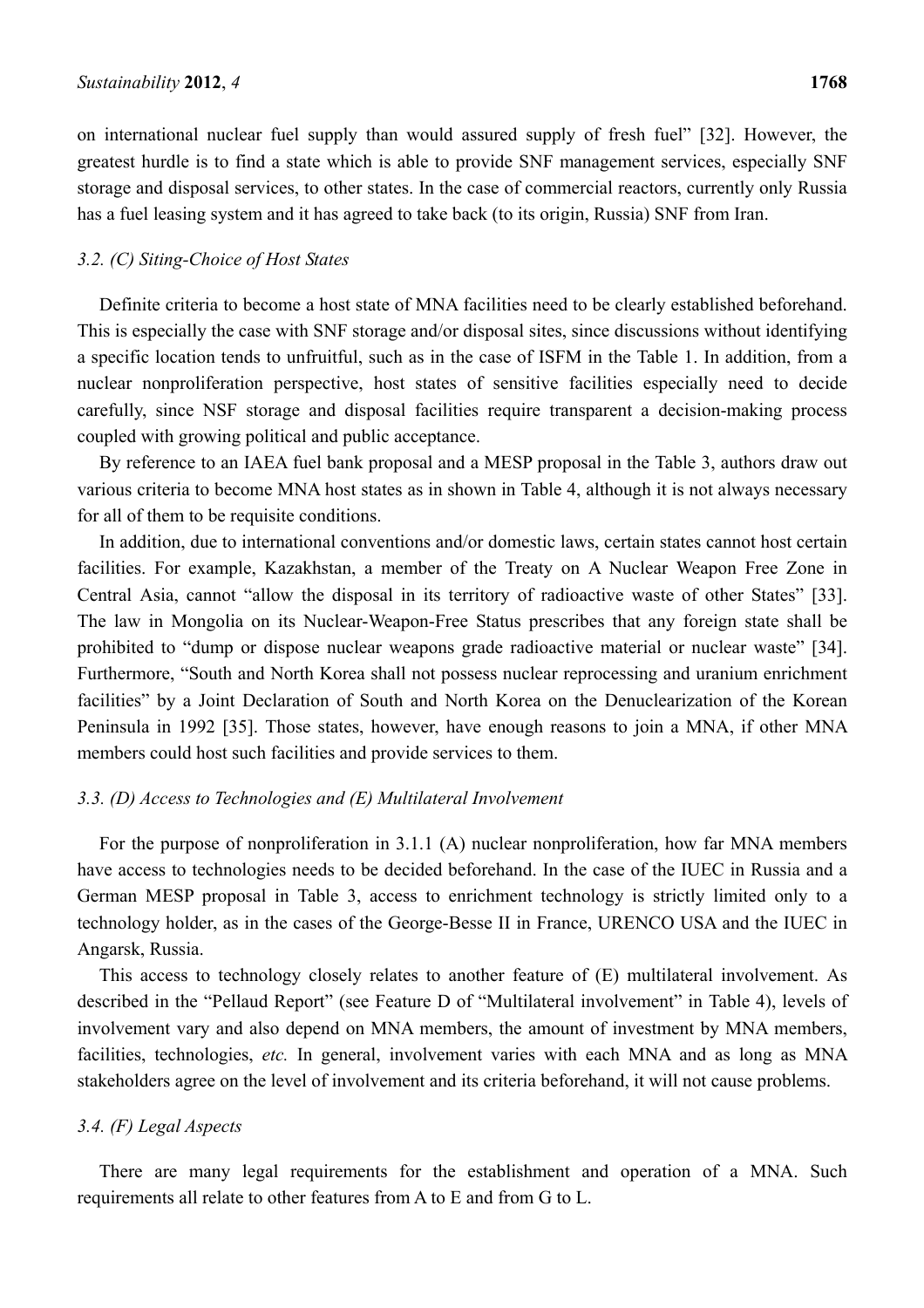Regarding establishment of the MNA, the host states need to have the necessary regulatory bodies and legal framework in place in order to ensure international requirements for nuclear nonproliferation, nuclear safety, nuclear liability, and transportation. First, MNA member states need to enter into an agreement for establishing a MNA. The provisions of such an agreement would include purposes, missions, functions and structure of the MNA, a MNA decision-making body and its rules, areas of cooperation, prerequisites for MNA member states, rights, obligations and responsibilities of member states, supply assurances, investments, intellectual property, and titles, ownership and use of nuclear materials, access to technologies and level of involvement, jurisdiction, settlement of disputes, withdrawal from MNA, *etc.* Such an agreement would also include safeguards, nuclear security, export control, nuclear safety, and transportation aspects of the MNA. Second, MNA member states would conclude a host state agreement with a MNA host state. This agreement would be similar to the IAEA Headquarters Agreement with Austria and would include extraterritoriality, protection of the MNA, and juridical personality of the MNA, *etc.* It would also need to have licensing and permission, nuclear safety, security, emergency preparedness and nuclear liability related provisions. Thirdly, the MNA needs to conclude various agreements with international organizations and other states, in connection with safeguards, transportation and transit of nuclear materials and SNF, and nuclear liability.

As to the operation of the MNA facilities, various functions of the MNA would avoid and/or solve conflicts with existing international agreements and bilateral nuclear cooperation agreements which individual MNA member states have already concluded with other states. A nuclear cooperation agreement with the U.S. is a particularly key factor. For example, a Russian proposal on technical storage or reprocessing in 2001, as seen in Table 3, was blocked by the U.S. since it would not give prior consent for the transfer and storage of the U.S.-origin SNF to Russia. Within the MNA, such action has to be avoided for a smooth operation of the MNA. It is assumed that a MNA consisting of Japan, South Korea and Taiwan would be established in the Asian Region, since all of these states have concluded nuclear cooperation agreement with the U.S. [36] and most SNF in Japan and South Korea and all SNF in Taiwan are U.S.-origin. Therefore, transfers of such SNF to a third country for reprocessing and/or storage needs prior consent from the U.S., even if the U.S. is not a member of the MNA.

In order to obtain U.S. consent, the MNA itself needs to be equipped with robust nuclear nonproliferation characteristics, which could be equivalent to satisfying U.S. nuclear nonproliferation requirements. Alternatively, an establishment of the MNA not using the U.S.-origin materials could be possible, although this may require Russian capabilities instead.

# *3.5. (G) Political and Public Acceptance*

In the particular case of SNF storage and disposal facilities, it is necessary to gain political and public acceptance from their host states. In the Pangea Project in Table 2, the project had been conducted without adequately informing the public. Once it was exposed, it came under heavy criticism by both the Federal and state governments in Australia. Recently, protest movements in Mongolia and internationally arose following reports of "secret documentation detailing an international nuclear waste disposal site that Japan and the United States had planned to build in Mongolia" [37]. Such experience shows that in order to promote back-end MNA facilities, political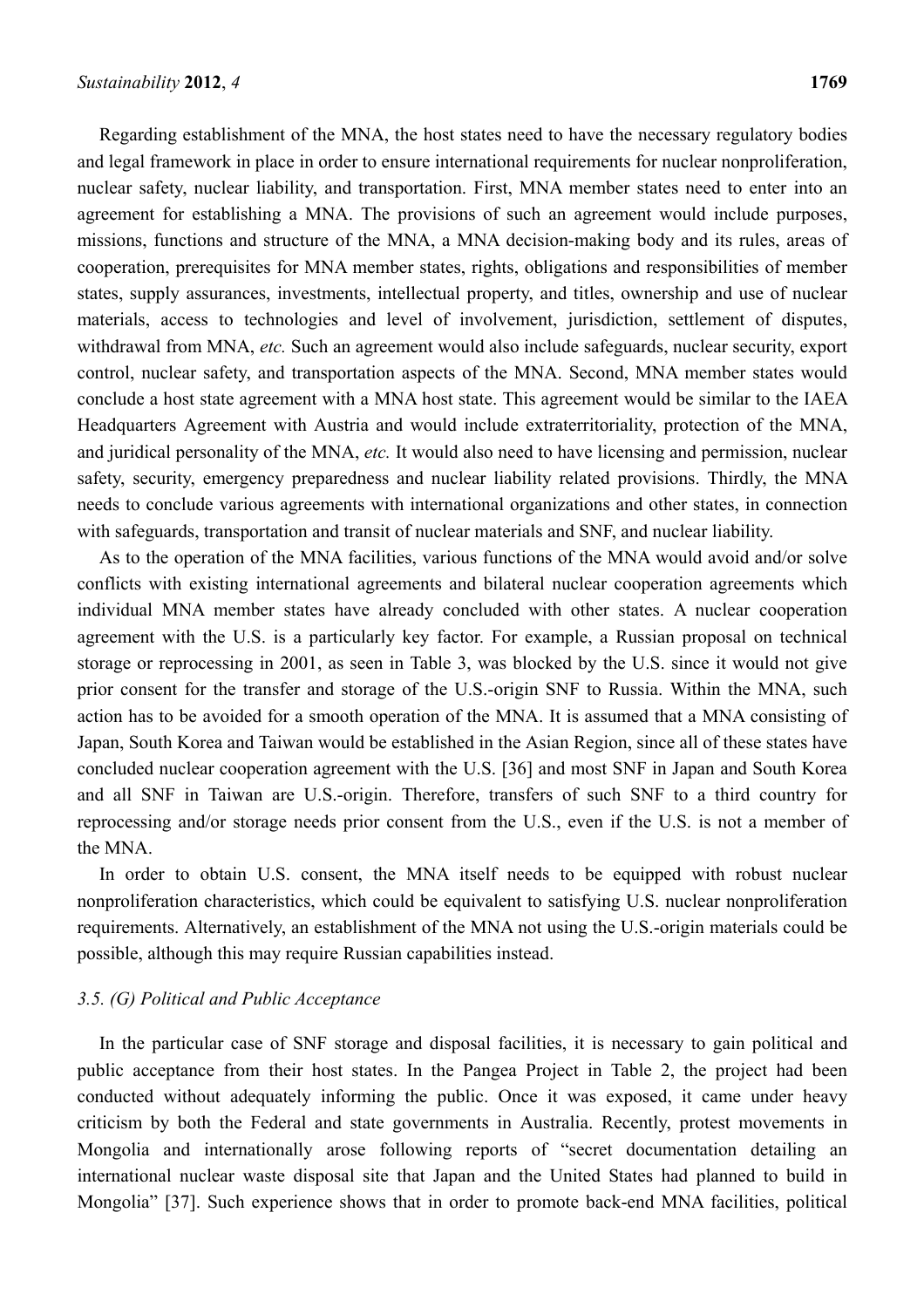and public acceptance through information disclosure and transparent procedures are essential, although all of them are far from easy.

#### *3.6. (H) Economics*

Current MNA proposals, especially on nuclear fuel supply assurance in Table 3, require economic feasibility, since the MNA is expected not to disturb the existing nuclear fuel market.

Regarding reprocessing, the economic advantages of scale and minimization of the number of reprocessing facilities are reported both in the past efforts of the RNFC and the INFCE. Economics is also an important factor for every state when choosing between SNF reprocessing and direct disposal, other than the nonproliferation aspect of reprocessing.

In the case of SNF storage and disposal, it may not be always easy to achieve commercial feasibility, since such commercial market has yet to exist. In addition, in order to calculate necessary expenses, host states, facility locations and transportation routes among MNA member states *etc.* need to be identified and well researched beforehand, taking into account geopolitical considerations.

In general, the more states to get involved in the MNA, the more investment, advantage of scale and economic efficiency can be expected.

# *3.7. (I) Nuclear Safety*

After the Fukushima nuclear accident in March 2010, the strengthening of nuclear safety measures, including implementation of additional measures against severe accidents and emergency preparedness, are recognized more than ever. Without nuclear safety, sustainability of nuclear energy cannot be achieved. Strengthening nuclear security is not a main purpose of the MNA; however, MNA facilities and their host states are required to have necessary safety measures, including nuclear third party liability.

MNA facilities would be placed under the host state's nuclear safety regulation, even if they were given extra-territorial status and jurisdiction by the host states. Therefore, MNA host states are required to follow international norms on nuclear safety as described in Table 4, and to have their own solid legal framework and regulatory bodies. They are also required to prepare adequate accident management measures and emergency preparedness for nuclear incidents.

# *3.8. (J) Nuclear Liability*

With regard to nuclear safety, the Fukushima nuclear accident also reminded the international community about improving the international legal framework for nuclear third party liability. The effects of nuclear accidents respect no borders and nuclear accidents could cause damage not only to the state in which the incident occurs, but also neighboring states. In addition, the risk of such damage may discourage foreign investment and overseas nuclear business expansion. An IAEA Action Plan on Nuclear Safety, which was an implementation of the Declaration of the IAEA Ministerial Conference on Nuclear Safety in June 2011 pointed out that "Member States work towards establishing a global nuclear liability regime that addresses the concerns of all States that might be affected by a nuclear accident with a view to providing appropriate compensation for nuclear damage" [38].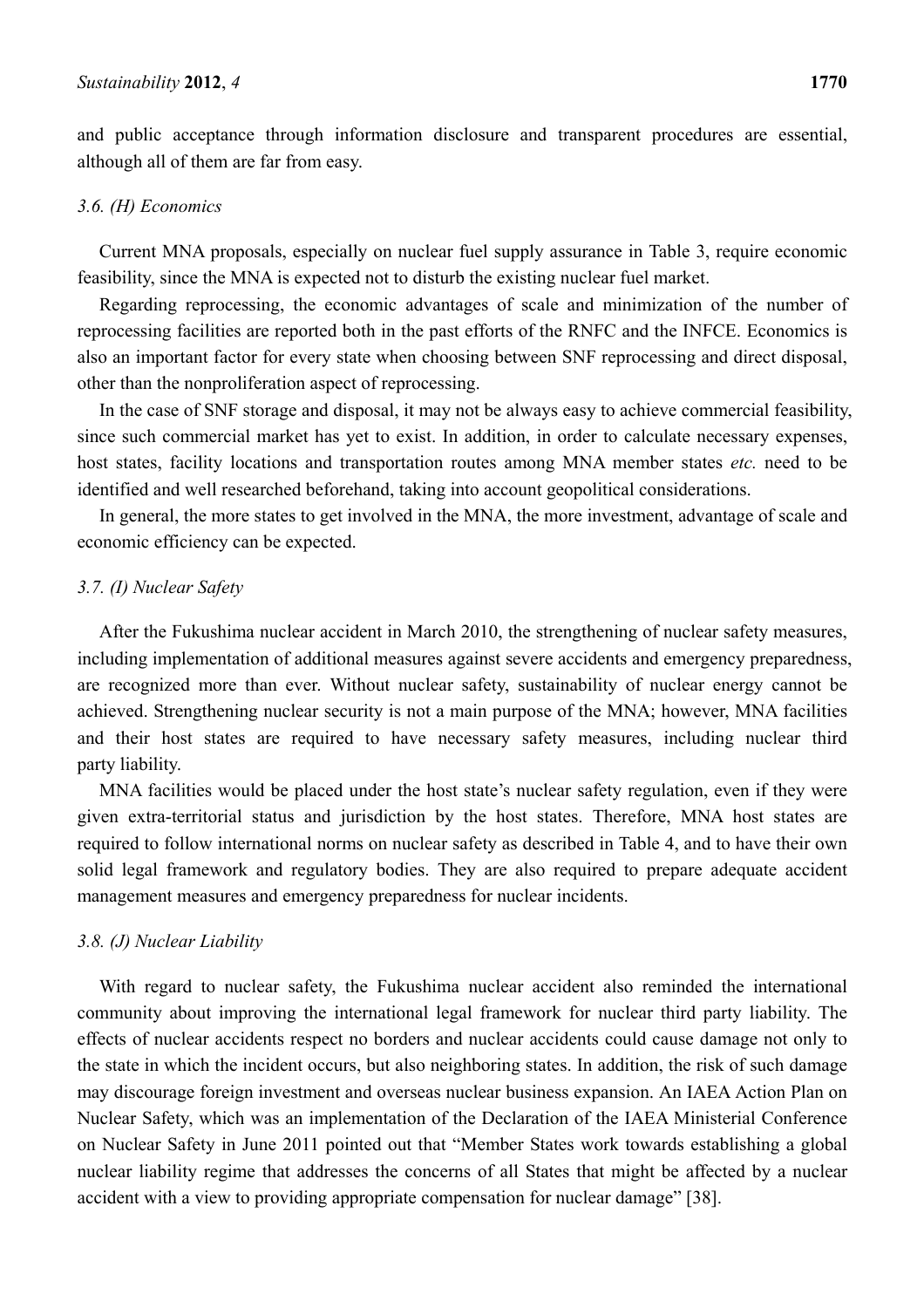#### *3.9. (K) Transportation*

Due to the limitation of numbers of nuclear facilities by MNA, frequent and long distance transportation between MNA facilities and participating states is anticipated. In order to ensure safety and secure transportation of nuclear fuel and SNF, MNA supplier states need to comply with certain regulations on transportation of nuclear material, as shown in Table 4. Furthermore, they need to obtain necessary permissions from related states for landing and/or transit landing of nuclear material and SNF. When deciding transportation routes, one of the MNA features of geopolitical consideration may also be needed.

#### *3.10. (L) Geopolitics*

Geopolitics is an essential element when developing national security strategy and international relations, including nuclear energy policy. In relation with a MNA, geopolitical consideration is required when deciding host states of MNA facilities and transportation routes among MNA facilities and participating states.

Assuming that MNA would be established in the Asian Region, including Kazakhstan and Mongolia as uranium producers, Japan and South Korea as services suppliers, and Southeast Asian states as non-suppliers, the relationship with China, Russia and the U.S. is important. In Asia, "in 2009 it [Kazakhstan] became the world's leading uranium producer", [39] while Mongolia "has substantial known uranium resources and geological prospectivity for more" [40]. If those two states become members of a MNA within the Asian Region, they are expected to be major uranium suppliers. However, they are inland states sharing common borders with both China and Russia and their natural uranium needs to pass through China and/ or Russia for further utilization. In this context, such a MNA requires the maintenance of good relationships with both China and Russia for the smooth transportation of nuclear material, whether or not they are willing to be involved in the MNA.

In relation with Russia, due to the facts that (1) Russia is a neighboring state of both states and historically has close relationships with those states, (2) natural uranium from both Kazakhstan and Mongolia require enrichment, (3) Russia has a huge enrichment capacity of 24 million kg SWU/yr [41] and Kazakhstan holds a part of these interests, (4) Russia is very much interested in MNA in view of utilizing its enrichment capacity, including IUEC, and (5) Russia has already concluded nuclear cooperation agreements with Asian states, a MNA in the Asian Region needs to be based on good relations with Russia.

In terms of relations with the U.S., since Japan, South Korea and Southeast Asian states are under the security umbrella provided by the U.S. and the U.S. has already provided nuclear materials and equipment to those states, therefore, it seems that the U.S.'s involvement cannot be avoided, even thought the U.S. is not a member of such a MNA.

In general, a MNA within the Asian region requires the maintenance of a geopolitical power balance among China, Russia and the U.S.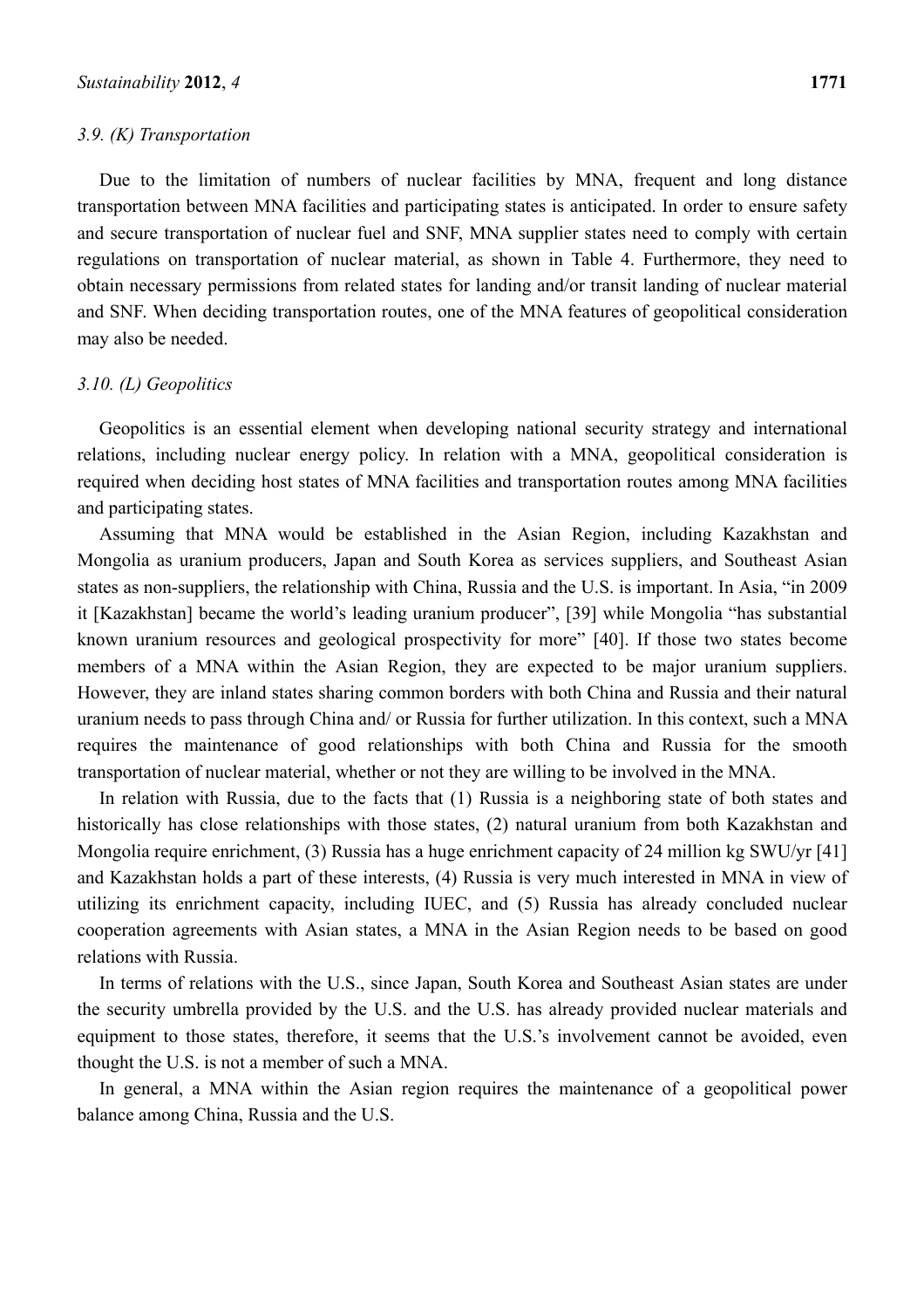#### **4. Conclusion**

The authors propose 12 features for sustainable MNA by analyzing past and current efforts for establishing MNA. The most challenging issue is how to keep balance and consistency between nonproliferation and the equal right to use nuclear energy for peaceful purposes, including development and the establishment of sensitive technologies and facilities. It has been an issue since the 1940s and the world has been struggling to solve it.

The Fukushima nuclear accident is expected to have had only a limited effect on the 'Nuclear Renaissance' and nuclear energy use would expand in the future. Under these circumstances, the importance and need for a MNA should further increase for the future of nuclear energy in a world striving against nuclear proliferation by limiting the number of sensitive facilities and avoiding accumulation of SNF through assurance of supply of nuclear fuel and services including backend of nuclear fuel cycle. It would also contribute to discourage to divert nuclear materials and misuse of the related technologies through multilateral control of the fuel cycle facilities. In this context, the 12 features set out in this study would be a useful benchmark for establishing a MNA which contributes to sustainable nuclear energy use in the future.

#### **Acknowledgments**

The authors would like to thank Mitsunori Akiba, Takeo Adachi and Ryuta Takashima for fruitful discussions. A part of this study is the result of "Study on establishment and sustainable management of multi-national fuel cycle framework" carried out under the Strategic Promotion Program for Basic Nuclear Research by the Ministry of Education, Culture, Sports, Science and Technology of Japan.

#### **References and Notes**

- 1. Declaration on Atomic Bomb. Washington, DC, USA, 15 November, 1945. Available online: http://www.nuclearfiles.org/menu/key-issues/nuclear-energy/history/dec-truma-atlee-king\_1945- 11-15.htm (accessed on 26 June 2012).
- 2. *A Report on the International Control of Atomic Energy*; Prepared for the Secretary of State's Committee on Atomic Energy; U.S. Government Printing Office: Washington, DC, USA, 16 March 1946. Available online: http://www.learnworld.com/ZNW/LWText.Acheson-Lilienthal.html (accessed on 26 June 2012).
- 3. The Baruch Plan. New York, NY, USA, 14 June 1946. Available online: http://www.atomicarchive.com/Docs/Deterrence/BaruchPlan.shtml (accessed on 26 June 2012).
- 4. Dwight D. Eisenhower. Address by Mr. Dwight D. Eisenhower, President of the United States of America, to the 470th Plenary Meeting of the United Nations General Assembly. New York, NY, USA, 8 December 1953. Available online: http://www.iaea.org/About/history\_speech.html (accessed on 26 June 2012).
- 5. Yudin, Y. *Multilateralization of the Nuclear Fuel Cycle: Assessing the Existing Proposals*; UNIDIR/2009/4; United Nations Institute for Disarmament Research (UNIDIR): Geneva, Switzerland, 2009; p. 6. Available online: http://unidir.org/pdf/activites/pdf2-act439.pdf (accessed on 26 June 2012).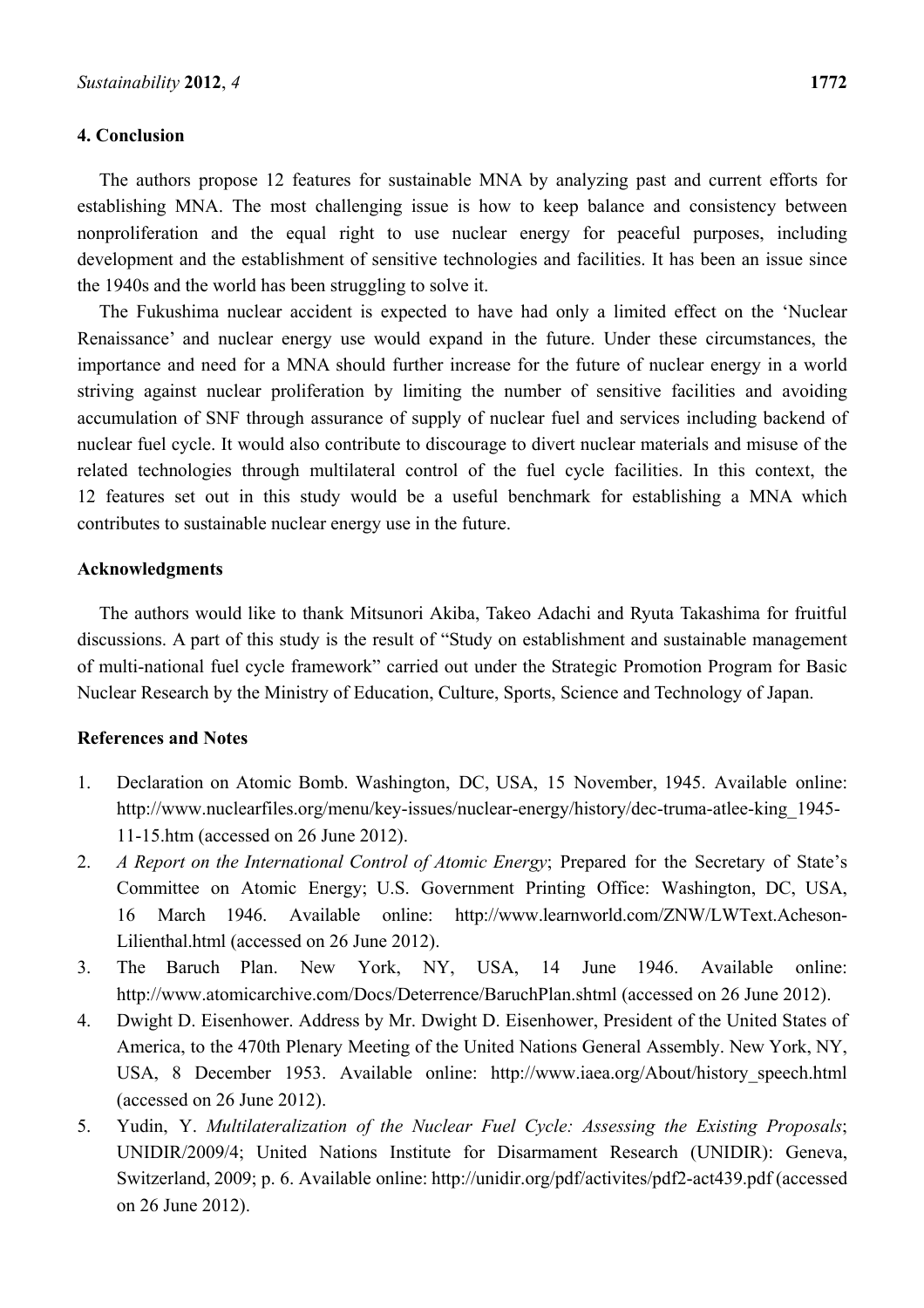- 6. IAEA. *Developing Multinational Radioactive Waste Repositories: Infrastructural Framework and Scenarios of Cooperation*; IAEA-TECDOC-1413; IAEA: Vienna, Austria, October 2004; pp. 8–11. Available online: http://www-pub.iaea.org/MTCD/publications/PDF/te\_1413\_web.pdf (accessed on 26 June 2012).
- 7. IAEA. *Developing Multinational Radioactive Waste Repositories: Infrastructural Framework and Scenarios of Cooperation*; IAEA-TECDOC-1413; IAEA: Vienna, Austria, October 2004; pp. 9–10. Available online: http://www-pub.iaea.org/MTCD/publications/PDF/te\_1413\_web.pdf (accessed on 26 June 2012).
- 8. Chuen, C. Russian Spent Nuclear Fuel. Nuclear Threat Initiative, 1 February 2003. Available online: http://www.nti.org/analysis/articles/russian-spent-nuclear-fuel/ (accessed on 26 June 2012).
- 9. ElBaradei, M. Towards a safer world. The Economist, 16 October, 2003. Available online: http://www.economist.com/node/2137602 (accessed on 26 June 2012).
- 10. IAEA. *Multilateral Approaches to the Nuclear Fuel Cycle: Expert Group Report submitted to the Director General of the IAEA*; INFCIRC/640; IAEA: Vienna, Austria, 22 February, 2005.
- 11. IAEA; *Communication Dated 28 September 2005 from the Permanent Mission of the United States of America to the Agency*; INFCIRC/659; IAEA: Vienna, Austria, 29 September 2005.
- 12. *US Federal Register. 18 August 2011*; Volume 76, No. 160; US Federal Register: Washington, DC, USA; pp. 51359–51360. Available online: http://www.gpo.gov/fdsys/pkg/FR-2011-08-18/ pdf/2011-21069.pdf (accessed on 26 June 2012).
- 13. IAEA. *Communication received from the Resident Representative of the Russian Federation to the Agency transmitting the text of the Statement of the President of the Russian Federation on the Peaceful Use of Nuclear Energy*; INFCIRC/667; IAEA: Vienna, Austria, 8 February, 2006.
- 14. Department of Energy Announces New Nuclear Initiative. 6 February 2006. Available online: http://energy.gov/articles/department-energy-announces-new-nuclear-initiative (accessed on 26 June 2012).
- 15. World Nuclear Association (WNA). Ensuring Security of Supply in the International Nuclear Fuel Cycle. 12 May 2006. Available online: http://www.world-nuclear.org/reference/pdf/ security.pdf (accessed on 26 June 2012).
- 16. Timbie, J. Six-Country Concept for a Multilateral Mechanism for Reliable Access to Nuclear Fuel. Presented 21 September 2006 by James Timbie on behalf of France, Germany, Russia, the Netherlands, the United Kingdom, and the United States. Available online: http://media.hoover.org/sites/default/files/documents/0817948429\_147.pdf (accessed on 26 June 2012).
- 17. Nuclear Threat Initiative. NTI Commits \$50 Million to create IAEA Nuclear Fuel Bank. 19 September 2006. Available online: http://www.nti.org/newsroom/news/nti-commits-50 million-iaea-nuclear-fuel-bank/ (accessed on 26 June 2012).
- 18. IAEA. *GOV/2010/67. Assurance of Supply*; IAEA: Vienna, Austria, 26 November 2010; p. 3.
- 19. WNA. IAEA approves global nuclear fuel bank. 6 December 2010. Available online: http://www.world-nuclear-news.org/ENF-IAEA\_approves\_global\_nuclear\_fuel\_bank-0612105.ht ml (accessed on 26 June 2012).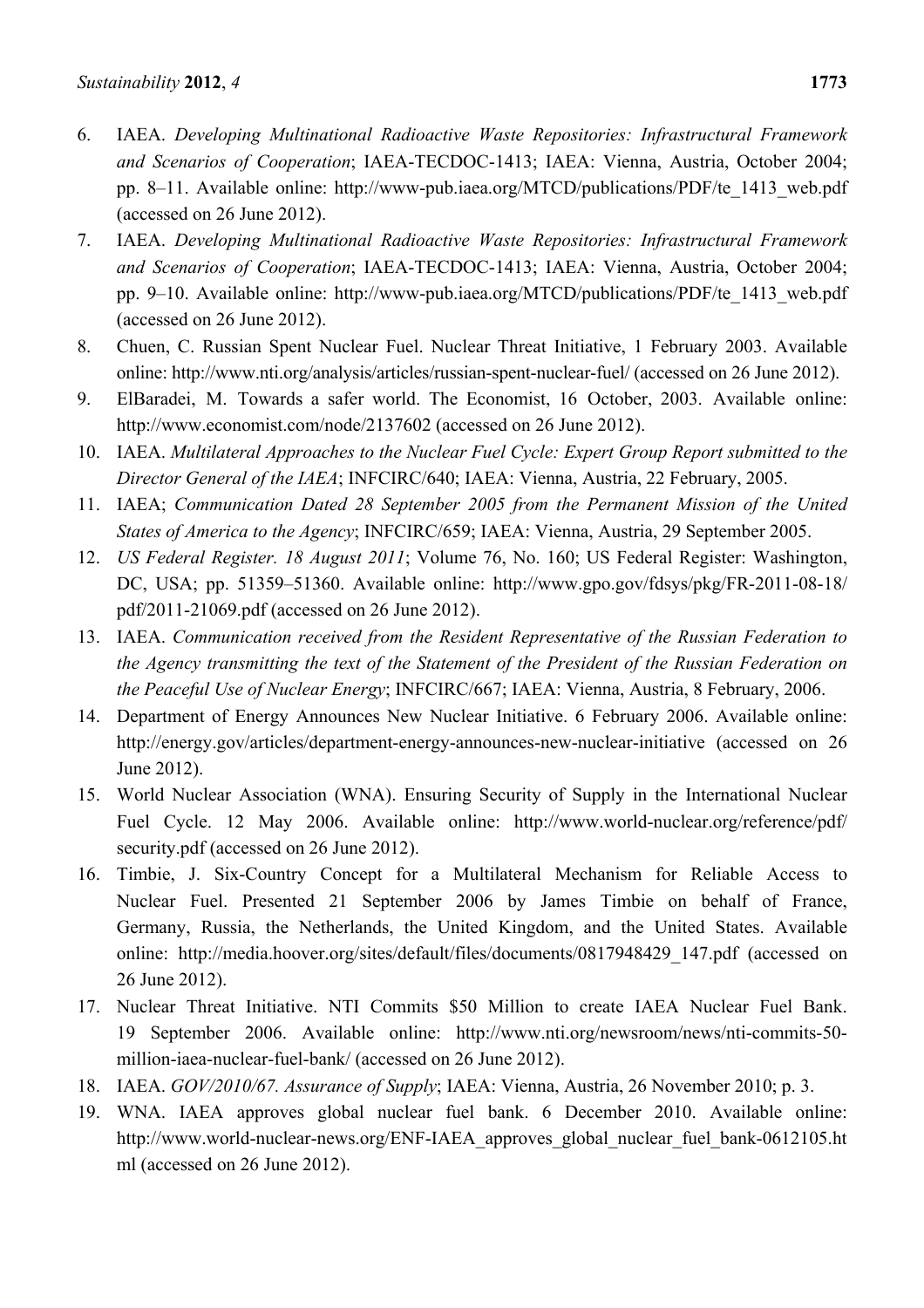- 20. IAEA. *Communication Dated 30 May 2007 from the Permanent Mission of the United Kingdom of Great Britain and Northern Ireland to the IAEA concerning Enrichment Bonds—A Voluntary Scheme for Reliable Access to Nuclear Fuel*; INFCIRC/707; IAEA: Vienna, Austria, 4 June 2007.
- 21. IAEA. *Communication Dated 19 May 2011 received from the Resident Representative of the United Kingdom of Great Britain and Northern Ireland to the Agency regarding Assurance of Supply of Enrichment Services and Low Enriched Uranium for Use in Nuclear Power Plants*; INFCIRC/818; IAEA: Vienna, Austria, 27 May 2011.
- 22. IAEA. *Communication Received from the Resident. Representative of the Russian Federation to the IAEA on the Establishment, Structure and Operation of the International Uranium Enrichment Centre*; INFCIRC/708; IAEA: Vienna, Austria, 8 June 2007.
- 23. IAEA. Russia Inaugurates World's First Low Enriched Uranium Reserve. 17 December 2010. Available online: http://www.iaea.org/newscenter/news/2010/leureserve.html (accessed on 26 June 2012).
- 24. IAEA. *Communication dated 30 May 2008 received from the Permanent Mission of the Federal Republic of Germany to the Agency with regard to the German proposal for a Multilateral Enrichment Sanctuary Project*; INFCIRC/727; IAEA: Vienna, Austria, 30 May 2008.
- 25. Rauf, T.; Vovchok, Z. *Fuel for Thought*; IAEA Bulletin 49-2; IAEA: Vienna, Austria, March 2008; p. 63. Available online: http://www.iaea.org/Publications/Magazines/Bulletin/ Bull492/49204845963.pdf (accessed on 26 June 2012).
- 26. *Japan's Initiative for Mutual Assured Dependence. Towards Nuclear Disarmament and Non-proliferation: 10 Proposals from Japan*; Center for Global Partnership of Japan Foundation, Toshiba International Foundation, Pugwash USA, Pugwash Japan Tokyo: Japan, December 2009; p. 16. Available online: http://a-mad.org/download/A-MAD\_EN-JPN.pdf (accessed on 26 June 2012).
- 27. Paine, C.E.; Cochran, T.B. Nuclear islands: International leasing of nuclear fuel cycle sites to provide enduring assurance of peaceful use. *Nonproliferation Review* **2010**, *17*, 441–474. Available online: http://cns.miis.edu/npr/pdfs/npr\_17-3\_paine\_cochran.pdf (accessed on 26 June 2012).
- 28. NTI. NTI commits \$50 million to create IAEA nuclear fuel bank. 19 September 2006. Available online: http://www.nti.org/newsroom/news/nti-commits-50-million-iaea-nuclear-fuel-bank/ (accessed on 26 June 2012).
- 29. IAEA. Multinational fuel bank proposal reaches key milestone. IAEA Top Stories & Features, 6 March 2009. Available online: http://www.iaea.org/newscenter/news/2009/fbankmilestone.html (accessed on 26 June 2012).
- 30. Yudin, Y. *Multilateralization of the Nuclear Fuel Cycle: The Need to Build Trust*; UNIDIR/2010/1; United Nations Institute for Disarmament Research (UNIDIR): Geneva, Switzerland, 2010; pp. 7–11. Available online: http://www.unidir.org/pdf/ouvrages/pdf-1-978 -92-9045-197-6-en.pdf (accessed on 24 July 2012).
- 31. IAEA. *Communication Received from the Permanent Mission of the Netherlands regarding Certain Member States' Guidelines for the Export of Nuclear Material, Equipment and Technology*; INFCIRC/254/Rev.10/Part 1; IAEA: Vienna, Austria: 26 July 2011; Paragraph 7 (b).